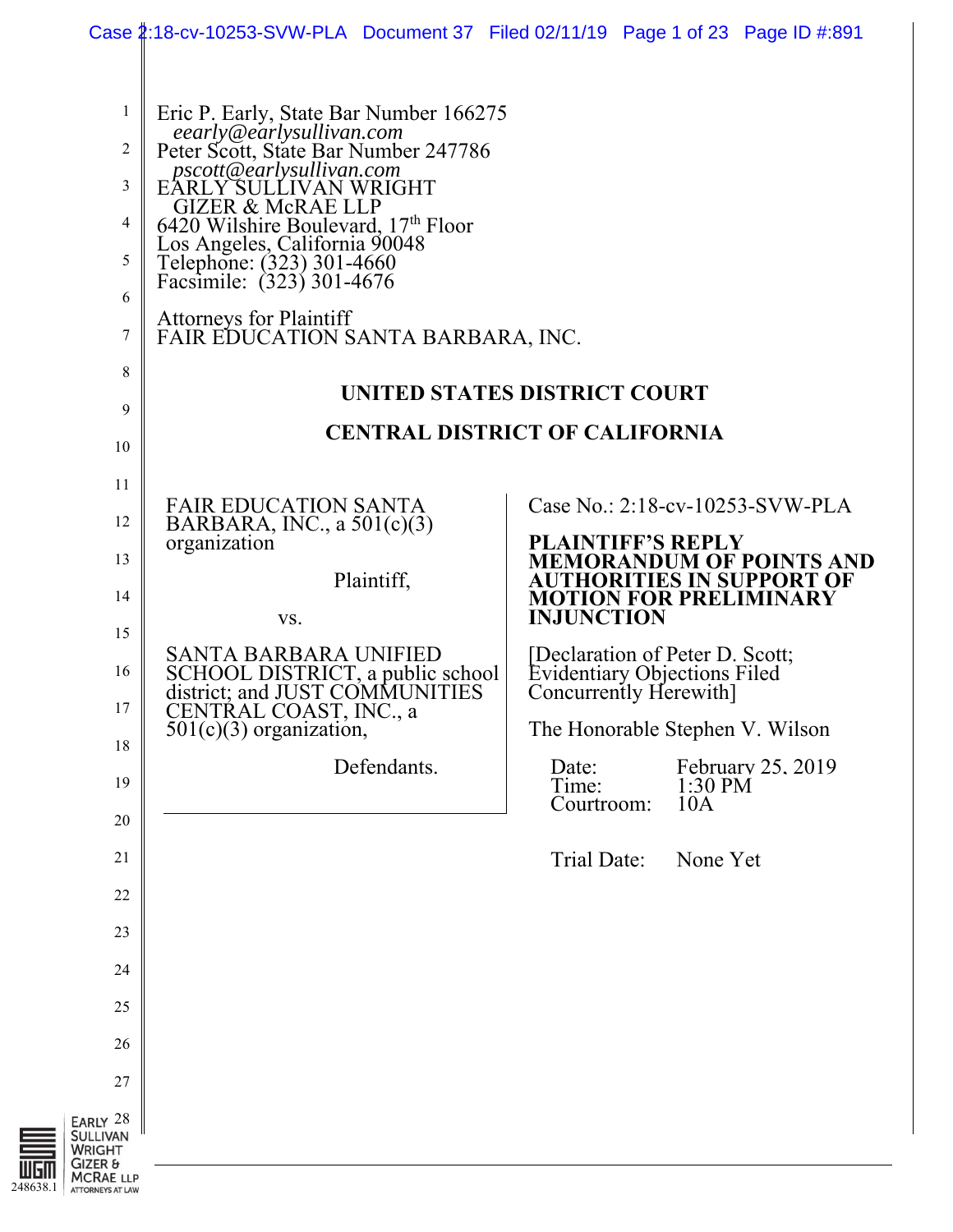|                                                  |     |           |    | Case 2:18-cv-10253-SVW-PLA Document 37 Filed 02/11/19 Page 2 of 23 Page ID #:892 |      |
|--------------------------------------------------|-----|-----------|----|----------------------------------------------------------------------------------|------|
| 1                                                |     |           |    | <b>TABLE OF CONTENTS</b>                                                         |      |
| $\overline{2}$                                   |     |           |    |                                                                                  | Page |
| $\mathfrak{Z}$                                   | I.  |           |    |                                                                                  |      |
| 4                                                | II. |           |    |                                                                                  |      |
| 5                                                |     | A.        |    | FESB Has a Liklihood of Success on Its Claim For Violation Of                    |      |
| 6                                                |     |           |    |                                                                                  |      |
| 7                                                |     |           | 1. | The JCCC Contract Was Required to be Submitted to                                |      |
| 8                                                |     |           |    |                                                                                  |      |
| 9                                                |     |           |    | JCCC's Services Are Not "Financial, Economic,<br>a.                              |      |
| 10                                               |     |           |    | Accounting, Engineering, Legal Or Administrative"                                |      |
| 11                                               |     |           |    |                                                                                  |      |
| 12                                               |     |           |    | b.<br>Government Code $\S$ 53060 Does Not Apply For the                          |      |
| 13                                               |     |           |    | Separate and Independent Reason that JCCC's                                      |      |
| 14                                               |     |           |    |                                                                                  |      |
| 15                                               |     |           | 2. | Public Bidding For The JCCC Contract Is Not                                      |      |
| 16                                               |     |           |    | "Undesirable, Impractical And Impossible" And Instead Is                         |      |
| 17                                               |     |           |    | Designed To Prevent The Rampant Favoritism And Undue                             |      |
| 18                                               |     |           |    |                                                                                  |      |
| 19                                               |     |           | 3. | The Authorities Relied Upon By SBUSD and JCCC                                    |      |
| 20                                               |     |           |    | Concerning Public Bidding Requirements Are Inapposite 9                          |      |
| 21                                               |     | <b>B.</b> |    | FESB Will Suffer Irreparable Harm In The Absence Of The                          |      |
| $22\,$                                           |     |           |    |                                                                                  |      |
| 23                                               |     | $C$ .     |    | The Balance Of Hardships Tips Strongly In FESB's Favor12                         |      |
| 24                                               |     | D.        |    |                                                                                  |      |
| 25                                               |     | Ε.        |    | The Court Has Supplemental Jurisdiction Over FESB's Count VI                     |      |
| 26                                               |     |           |    |                                                                                  |      |
| 27                                               | IV. |           |    |                                                                                  |      |
| <b>ARLY 28</b><br><b>JLLIVAN</b><br><b>RIGHT</b> |     |           |    |                                                                                  |      |

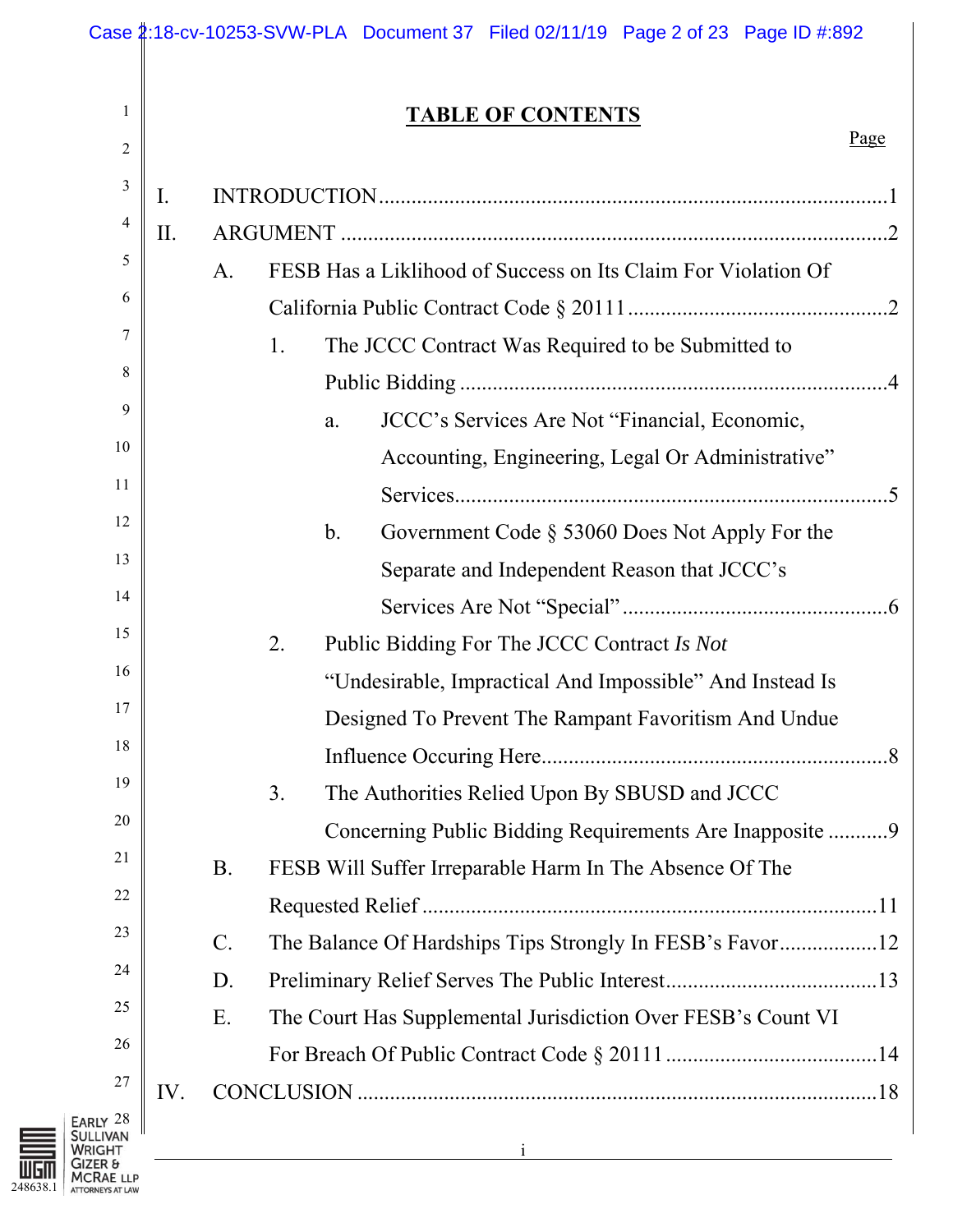## **TABLE OF AUTHORITIES**

|        | <u> ПЪВЕЕ ОГ ЛОТНОМ ПЕБ</u><br>Page                                                  |
|--------|--------------------------------------------------------------------------------------|
| 2<br>3 | Cases                                                                                |
|        | Andrus v. Charlestone Stone Prod. Co. Inc.,                                          |
|        |                                                                                      |
|        | Bahrampour v. Lampert,                                                               |
|        |                                                                                      |
|        | BINL, Inc. v. $U.S.,$                                                                |
|        |                                                                                      |
|        | Buttz v. Mohsenin,                                                                   |
|        |                                                                                      |
|        | Cal. Sch. Emps. Ass'n v. Sunnyvale Elementary Sch. Dist.,                            |
|        |                                                                                      |
|        | <i>Executive Software N. Am., Inc. v. U.S. Dist. Court for the N. Dist. Of Cal.,</i> |
|        |                                                                                      |
|        | Graydon v. Pasadena Redevelopment Agency,                                            |
|        |                                                                                      |
|        | HP Enterprise Services, LLC v. United States,                                        |
|        |                                                                                      |
|        | $_{20}$   Jaynes v. Stockton,                                                        |
|        |                                                                                      |
|        | Kajima v. Los Angeles County Metropolitan Transp. Auth.,                             |
|        |                                                                                      |
|        | Konica Bus. Machines USA Inc. v. The Regents of The University of California,        |
|        |                                                                                      |
|        | Marshall v. Pasadena Unified School Dist.,                                           |
|        |                                                                                      |
|        |                                                                                      |



1

 $\overline{\phantom{a}}$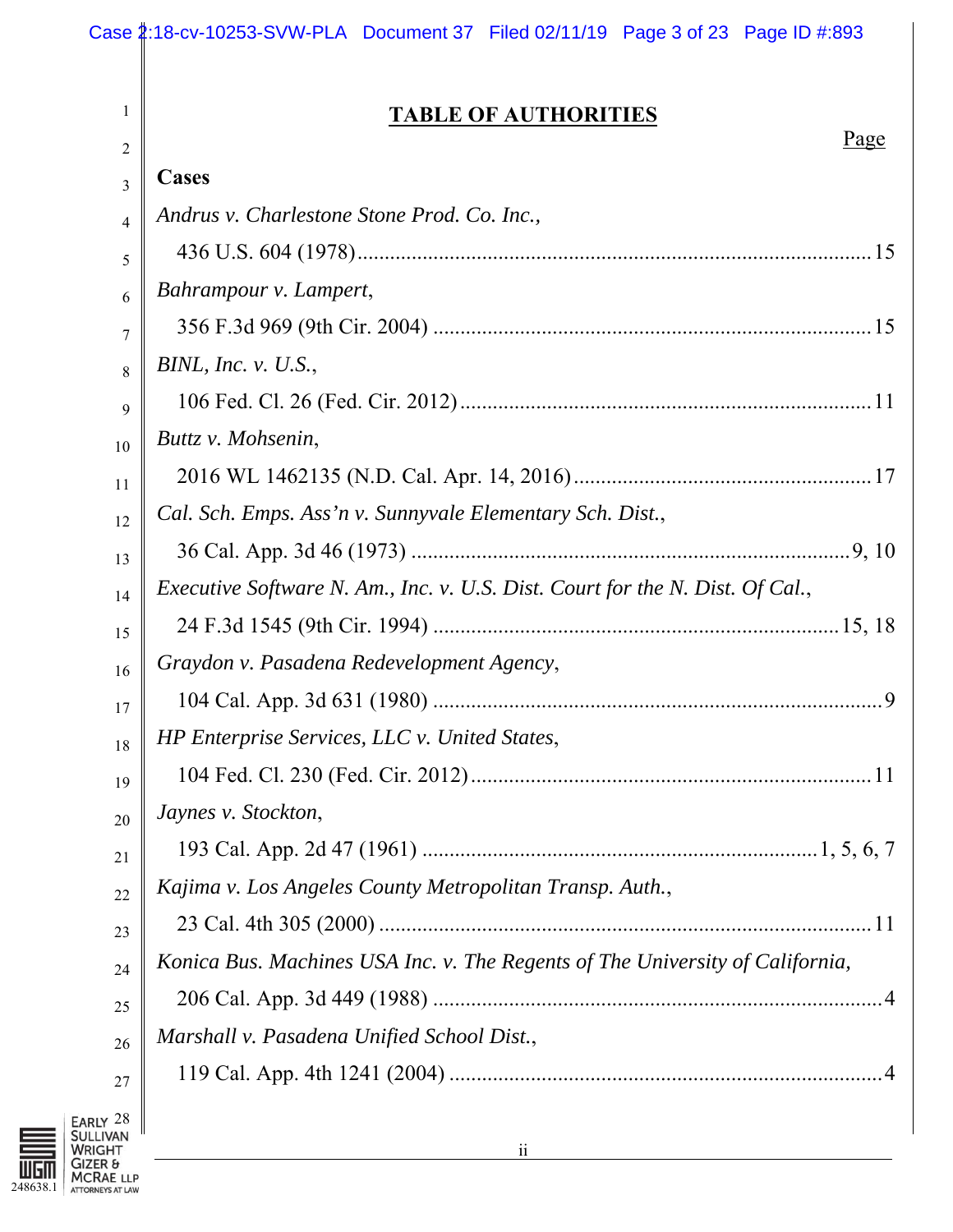### Case 2:18-cv-10253-SVW-PLA Document 37 Filed 02/11/19 Page 4 of 23 Page ID #:894

| $\mathbf{1}$ | MCM Construction, Inc. v. County of San Francisco         |
|--------------|-----------------------------------------------------------|
| 2            |                                                           |
| 3            | Palantir USG, Inc. v. United States,                      |
| 4            |                                                           |
| 5            | Radici v. Associated Ins. Companies,                      |
| 6            |                                                           |
| 7            | Silver Sage Partners, Ltd. v. City of Desert Hot Springs, |
| 8            |                                                           |
| 9            | The Lands Council v. Mcnair,                              |
| 10           |                                                           |
| 11           | Tranik Enters. Inc. v. Authentic Watches.com, Inc.,       |
| 12           |                                                           |
| 13           | United Mine Workers of America v. Gibbs,                  |
| 14           |                                                           |
| 15           | Viceroy Gold Corp. v. Aubry,                              |
| 16           |                                                           |
| 17           | Weinstein v. Cty. Of Los Angeles,                         |
| 18           |                                                           |
| 19           | Wirin v. Horrall,                                         |
| 20           |                                                           |
| 21           | Woodrow v. Satake Family Tr.,                             |
| 22           |                                                           |
| 23           |                                                           |
| 24           | <b>Statutes</b>                                           |
| 25           |                                                           |
| 26           |                                                           |
| 27           |                                                           |
| 28<br>/AN    |                                                           |
| łТ           | $\overline{\text{iii}}$                                   |

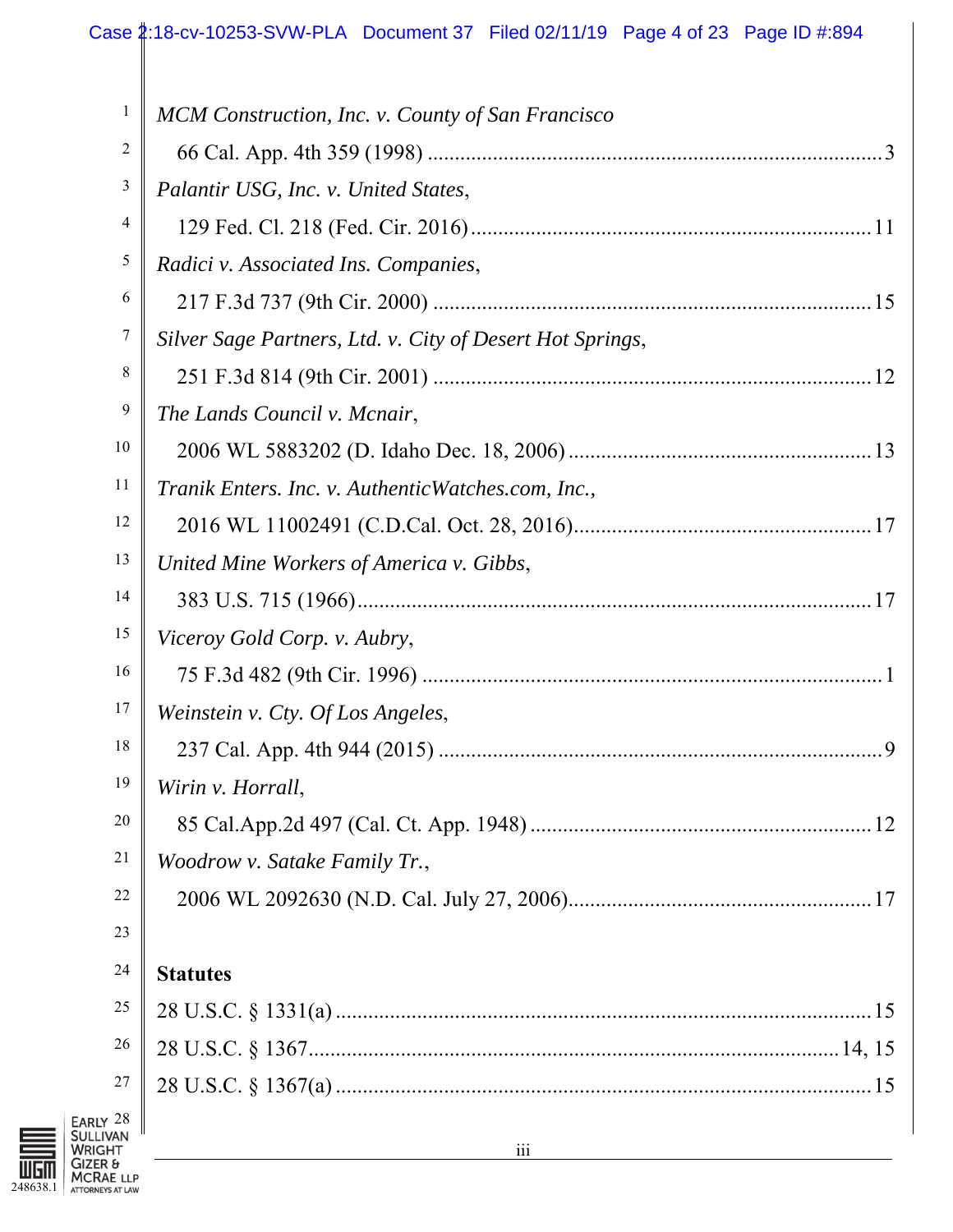### Case 2:18-cv-10253-SVW-PLA Document 37 Filed 02/11/19 Page 5 of 23 Page ID #:895

| $\mathbf{1}$                                            |                                  |
|---------------------------------------------------------|----------------------------------|
| $\overline{c}$                                          |                                  |
| 3                                                       |                                  |
| 4                                                       |                                  |
| 5                                                       |                                  |
| 6                                                       |                                  |
| 7                                                       |                                  |
| 8                                                       |                                  |
| 9                                                       | <b>Other Authorities</b>         |
| 10                                                      |                                  |
| 11                                                      |                                  |
| 12                                                      |                                  |
| 13                                                      | <b>Constitutional Provisions</b> |
| 14                                                      |                                  |
| 15                                                      |                                  |
| 16                                                      |                                  |
| 17                                                      |                                  |
| 18                                                      |                                  |
| 19                                                      |                                  |
| 20                                                      |                                  |
| 21                                                      |                                  |
| 22                                                      |                                  |
| 23                                                      |                                  |
| 24                                                      |                                  |
| 25                                                      |                                  |
| 26                                                      |                                  |
| 27                                                      |                                  |
| EARLY 28<br><b>SULLIVAN</b><br><b>WRIGHT</b><br>GIZER & | iv                               |

GIZER **ULLER &**<br>248638.1 ATTORNEYS AT LAW **MCRAE LLP**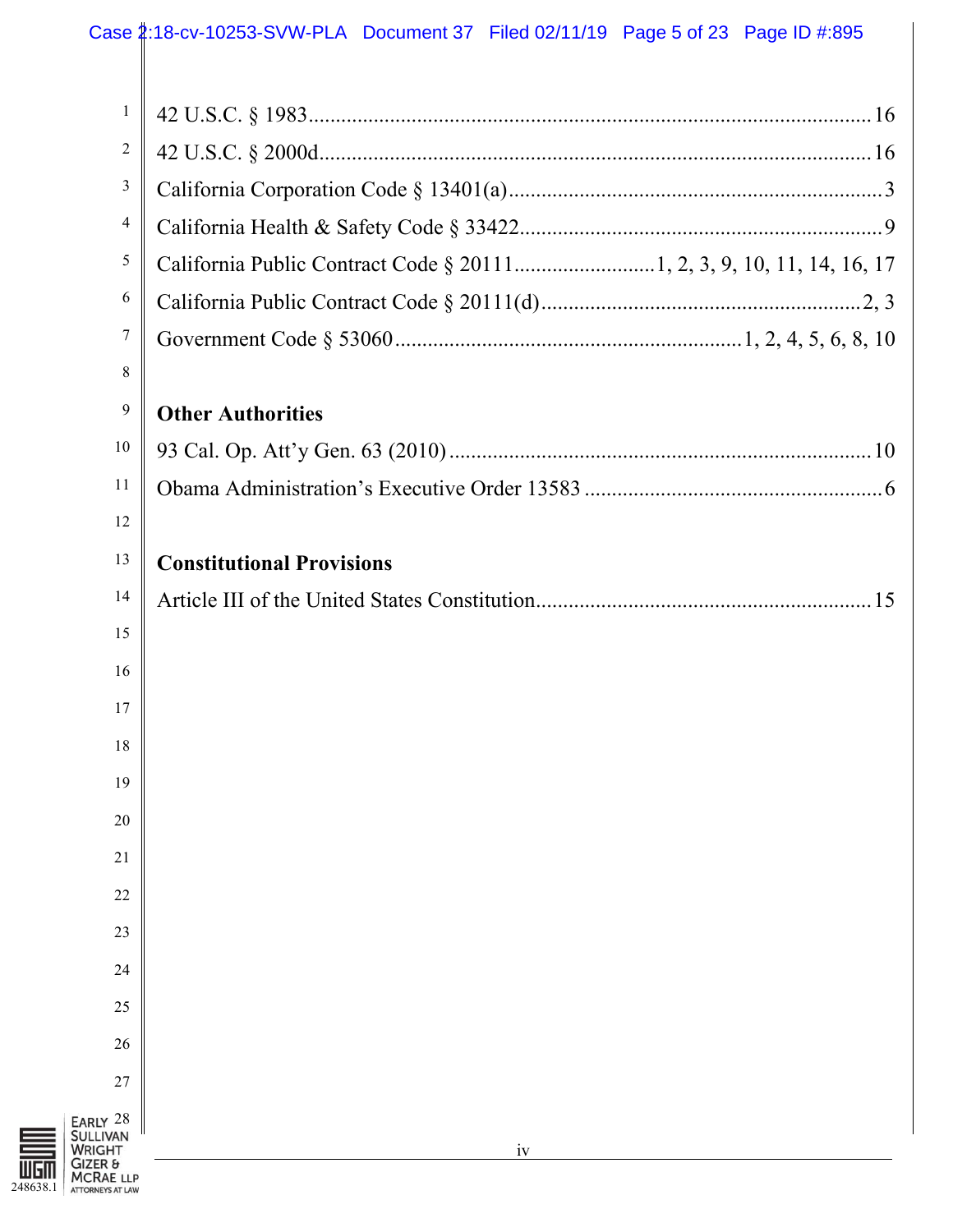1 2

3

4

5

6

7

8

## **I. INTRODUCTION**

In its Motion for Preliminary Injunction, plaintiff Fair Education Santa Barbara, Inc. ("FESB") demonstrated that the Court should issue a preliminary injunction halting further action under defendant Santa Barbara Unified School District's ("SBUSD") contract with defendant Just Communities Central Coast, Inc. ("JCCC") (the "JCCC Contract"). The JCCC Contract is void and illegal under California Public Contracts Code § 20111 for SBUSD's failure to let the contract for public bidding and a preliminary injunction is not only warranted, but necessary.

9 10 11 12 13 14 15 16 17 18 19 20 21 22 23 24 25 Both SBUSD and JCCC concede that the JCCC Contract was not let for public bidding. Both SBUSD and JCCC also do not dispute that such public bidding is generally required for contracts entered by public entities like SBUSD. However, SBUSD and JCCC argue that the JCCC Contract fits within a narrow "special services" exception to the public bidding requirement. For starters, however, even before determining whether Defendants provide "special services" within the meaning of the law (and they do not), they must prove that they provide "financial, economic, accounting, engineering, legal or administrative" services. In this regard, Government Code § 53060 requires *both* that the services be "special" *and* that the services be "financial, economic, accounting, engineering, legal or administrative" services.<sup>1</sup> Neither of the Defendants argue, much less provide evidence, to show that they provide any of these latter services. And even assuming *arguendo* that they did, they also fail to satisfy the "special services" portion of § 53060. The services in question do not meet the "special services" factors set forth in *Jaynes v. Stockton*, 193 Cal. App. 2d 47 (1961). Consequently, the JCCC Contract was required to be let for public bidding. The failure to do so renders the contract void as a matter of law.

26

l

27

Early  $28$ **JULLIVAN GHT** 

<sup>1</sup>  <sup>1</sup> See Viceroy Gold Corp. v. Aubry, 75 F.3d 482, 490 (9th Cir. 1996) (in statutory interpretation, "[w]ords must be construed in context, and statutes must be harmonized, both internally **and with each other**, to the ext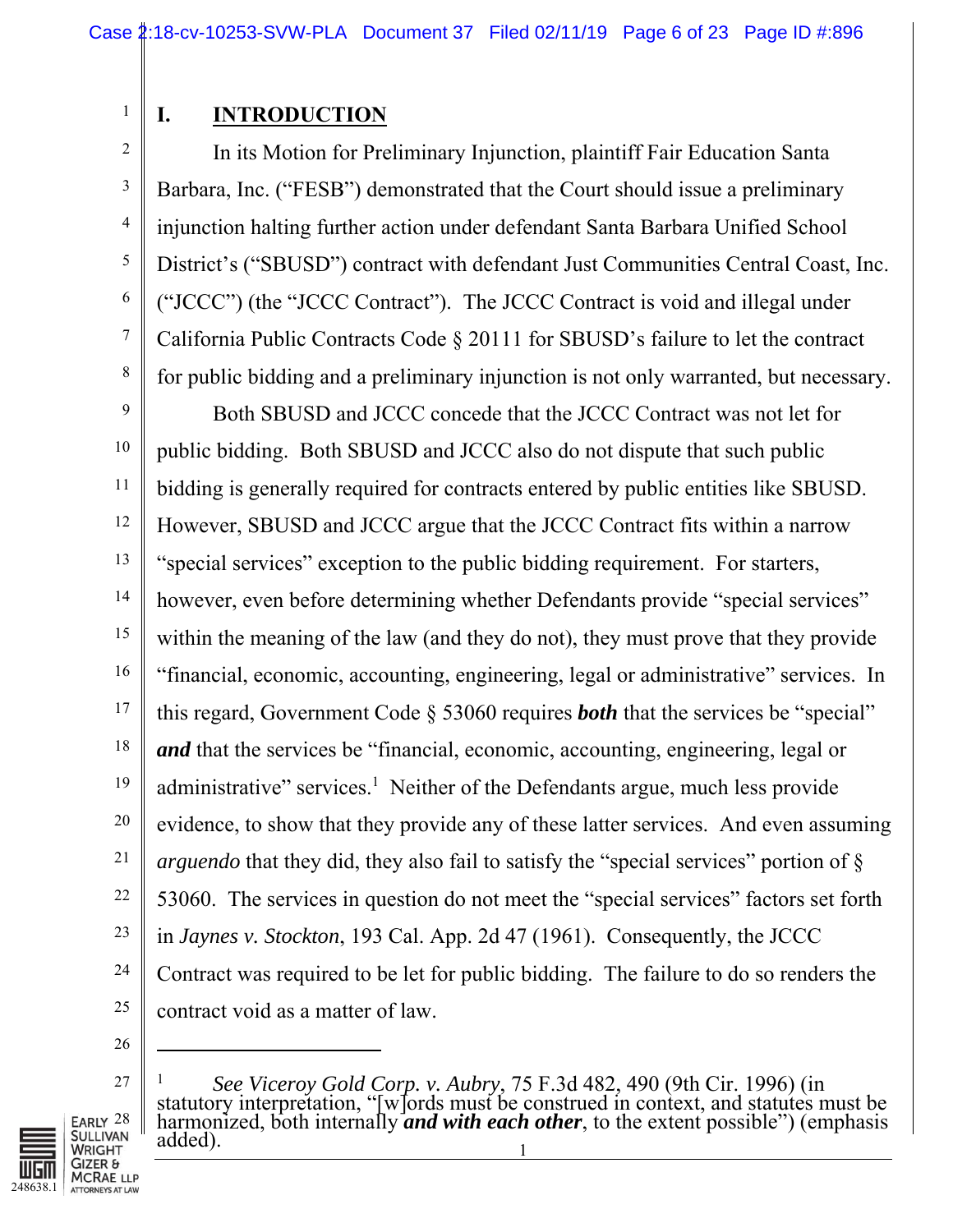Additionally, SBUSD and JCCC have not sufficiently refuted FESB's showing of irreparable harm and that the balance of hardships and public interest weigh in favor of granting the preliminary injunction.

JCCC's additional mistaken argument regarding jurisdiction, is addressed by FESB in its Opposition to JCCC's Motion to Dismiss. (Dkt. No. 36.) In short, the Court has supplemental jurisdiction over FESB's Sixth Claim for Relief (for Violation of Public Contract Code § 20111), as it arises out of a common nucleus of operative facts and is inextricably intertwined with FESB's federal question claims.<sup>2</sup>

In sum, FESB respectfully requests that this Court grant the requested injunctive relief.

## **II. ARGUMENT**

13 14

1

2

3

4

5

6

7

8

9

10

11

12

## **A. FESB Has a Liklihood of Success on Its Claim For Violation Of California Public Contract Code § 20111**

15 16 17 18 19 20 21 In its Motion, FESB demonstrated a likelihood of success on its Sixth Claim for Relief for violation of California Public Contract Code § 20111, because SBUSD was required to, but did not, let the JCCC Contract for public bidding. FESB demonstrated that the JCCC Contract falls directly within the ambit of Public Contracts Code § 20111, and that neither the "special services" exception under Government Code § 53060, or the "professional services" exception under Public Contract Code § 20111(d) apply.

22

///

 $\overline{a}$ 

- 23
- 24
- 25

26 27

Early <sup>28</sup><br>Sullivan WRIGHT GIZER & **MCRAE LLP** 248638.1 ATTORNEYS AT LAW

2 2 <sup>2</sup> FESB files Objections concurrently herewith to the various Declarations submitted by SBUSD in support of its Opposition. Notably, and without limitation, submitted by SBUSD in support of its Opposition. Notably, and without limitation, the so-called "Contribution Analysis" accompanying the Schwartz Declaration (which JCCC regularly flaunts in an effort to show the purported success of its indoctrination programming), is conclusory hearsay lacking in foundation which also is irrelevant to the pending Motion. As FESB shall prove at the appropriate<br>time in this litigation, the self-serving "Contribution Analysis" and its bankrupt and<br>bereft "methodology" and "analysis" is not worth the p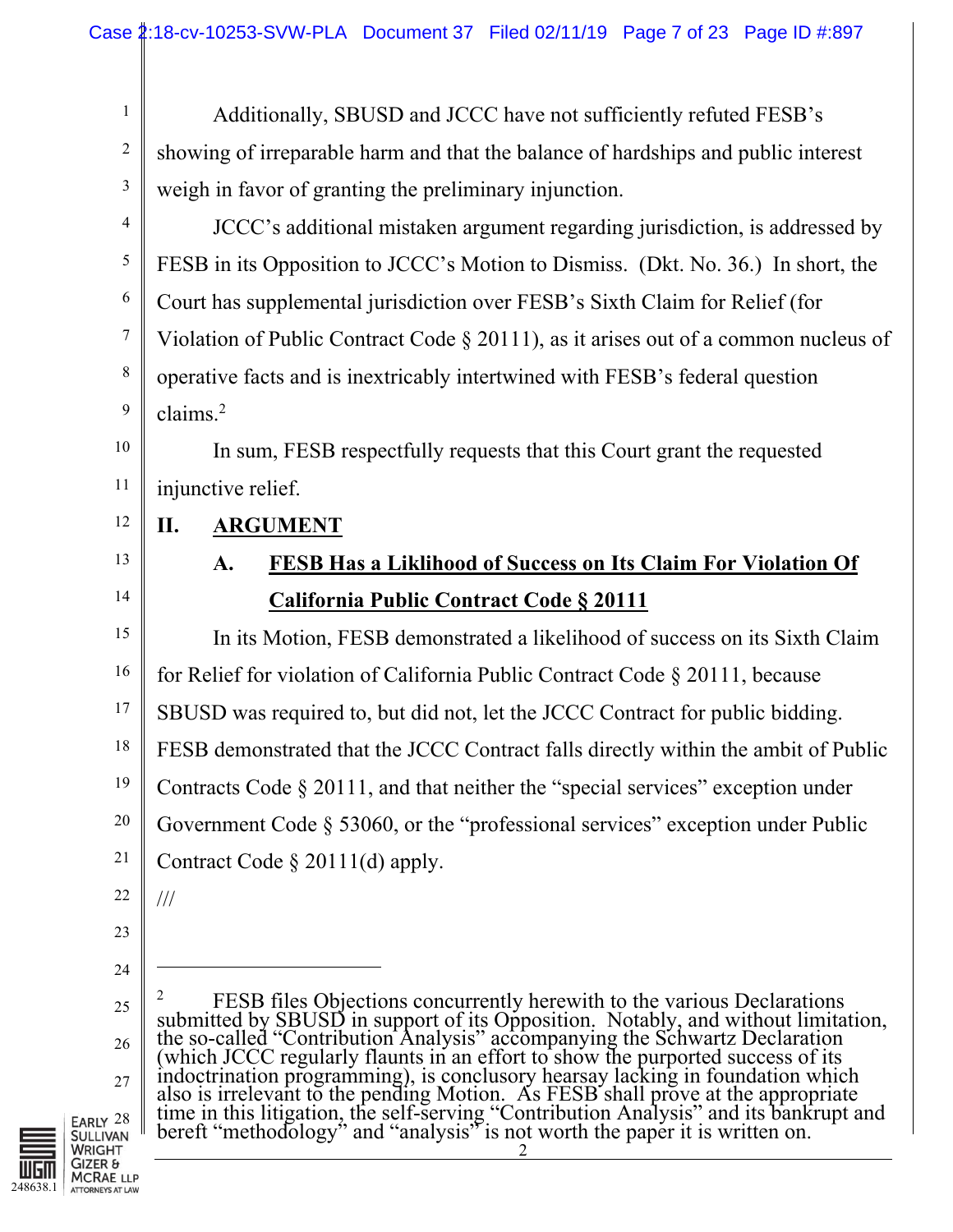In opposition, SBUSD does not dispute that Public Contract Code § 20111 applies to the JCCC Contract and that the "general rule require[s] competitive bidding by public entities." (SBUSD Opp., p. 8.)

4 5 6 7 8 9 10 11 12 13 14 15 16 17 18 19 20 JCCC, unlike SBUSD, argues that Public Contract Code § 20111 does not apply because the JCCC Contract is purportedly for "professional services."<sup>3</sup> (JCCC Opp. pp. 8-9.) However, as explained in FESB's Motion at page 18, JCCC does not provide "professional services." JCCC's services require no licensing, certification or qualifications. California Corporation Code  $\S$  13401(a) (which appears to be the only California statute defining the term) defines "professional services" as "any type of professional services that may be lawfully rendered only pursuant to a license, certification, or registration authorized by the Business and Professions Code, the Chiropractic Act, or the Osteopathic Act." In an effort to shoehorn its services into this definition, JCCC argues that it provides "professional services" because its instructors are "trained" (whatever that means) and "most" have bachelor's degrees. (*Id.*) This definition of "professional services" was created out of whole cloth by JCCC (as no supporting legal authority is cited), does not fall within the statutory definition, and is so broad that if applied, would allow everyone who has received a bachelor's degree to be designated a "professional." JCCC's services are not "professional services" and thus, the JCCC Contract was required to have been submitted for public bidding.

21

22

23

24

25

1

2

3

SBUSD and JCCC also do not dispute that the purpose behind the public bidding requirements is to "maintain<sup>[]</sup> integrity in government" and that "any exception to public bidding requirements should be strictly construed" and "receive close judicial scrutiny." (Motion p. 18 (quoting *MCM Construction, Inc. v. County* 

26

 $\overline{a}$ 

27  $3$  Subsection (d) of Public Contract Code  $\S 20111$  provides that the section does not apply to "professional services or advice, insurance services, or any other purchase or service otherwise exempt from this section ..."

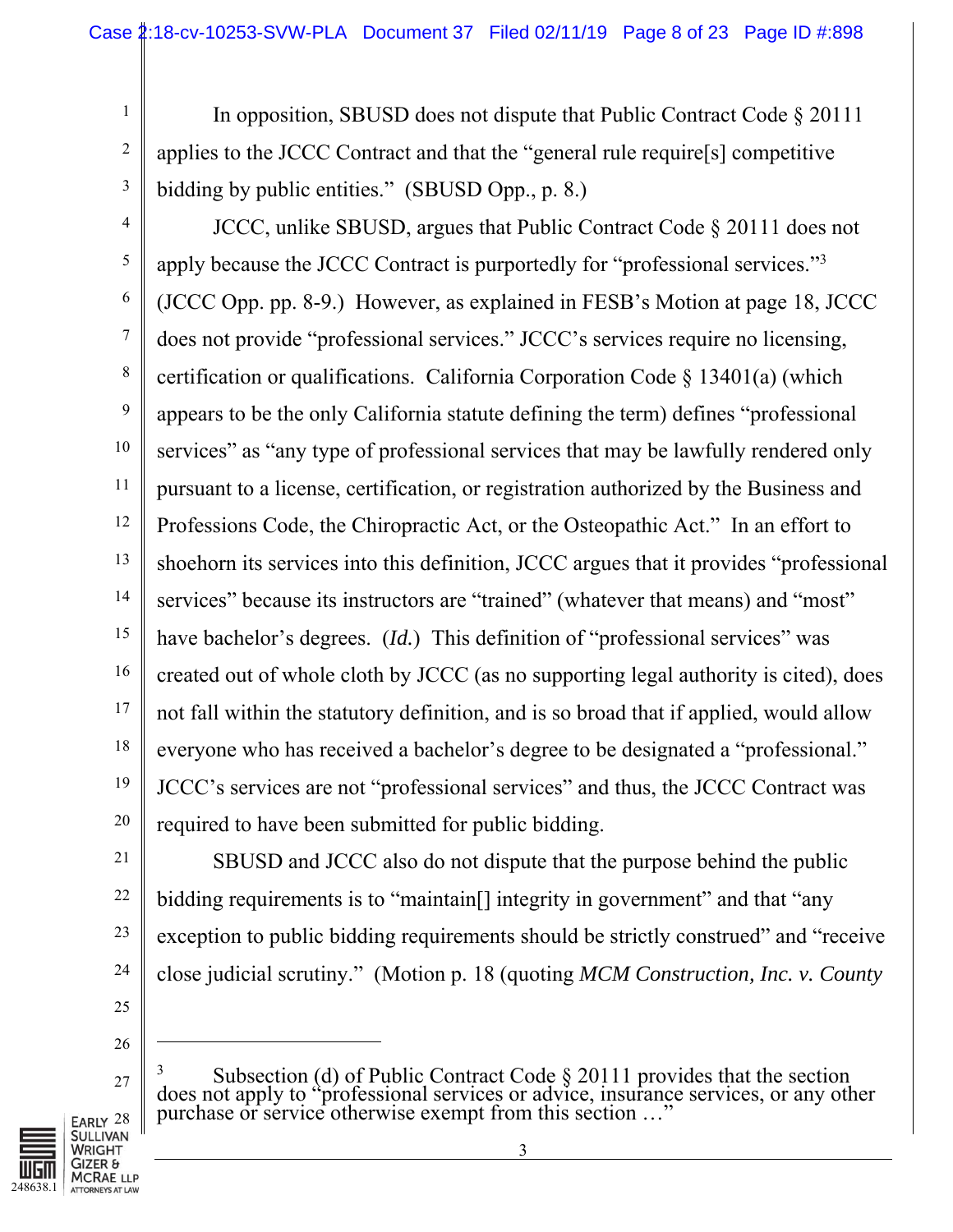2 *of San Francisco*, 66 Cal. App. 4th 359, 369 (1998) and *Marshall v. Pasadena Unified School Dist.*, 119 Cal. App. 4th 1241, 1256 (2004).)

3 4 5 6 7 8 9 10 11 12 13 14 15 SBUSD and JCCC also do not dispute much of the factual underpinning for FESB's Motion, including without limitation (1) the factual description of the "services" provided by JCCC, (2) that JCCC's service providers do not have any professional licensing or certifications (and that its personnel have no such licensing), (3) that the JCCC Contract is not "temporary" in any sense of the word, and (4) the incestuous and revolving door relationship between JCCC and SBUSD and the Board. These relationships bear the stench of undue influence peddling and favoritism that the public bidding process is designed to eliminate. *See Konica Bus. Machines USA Inc. v. The Regents of The University of California,* 206 Cal. App. 3d 449, 456 (1988) ("The purpose of requiring governmental entities to open the contracts process to public bidding is to eliminate favoritism, fraud and corruption; avoid misuse of public funds; and stimulate advantageous market place competition.").

16 17 18 19 Instead, SBUSD and JCCC argue that (1) they fall within the "special services" exception and that (2) despite the undisputed strong public policy in favor of public bidding, as concerns JCCC, "competitive bidding would be undesireable, impractical or impossible."

20

21

27

1

# **1. The JCCC Contract Was Required to be Submitted to Public Bidding**

22 23 24 25 26 4 Government Code § 53060 requires both that the services be "special" *and*  that the services be "financial, economic, accounting, engineering, legal or administrative". SBUSD and JCCC do not, because they cannot, make any effort to show that the services in question fall within the statutory ambit of "financial, economic, accounting, engineering, legal or administrative" services. That should be the end of the analysis and the JCCC Contract must be submitted for public bidding. Assuming *arguendo* that the "special services" portion of § 53060 even

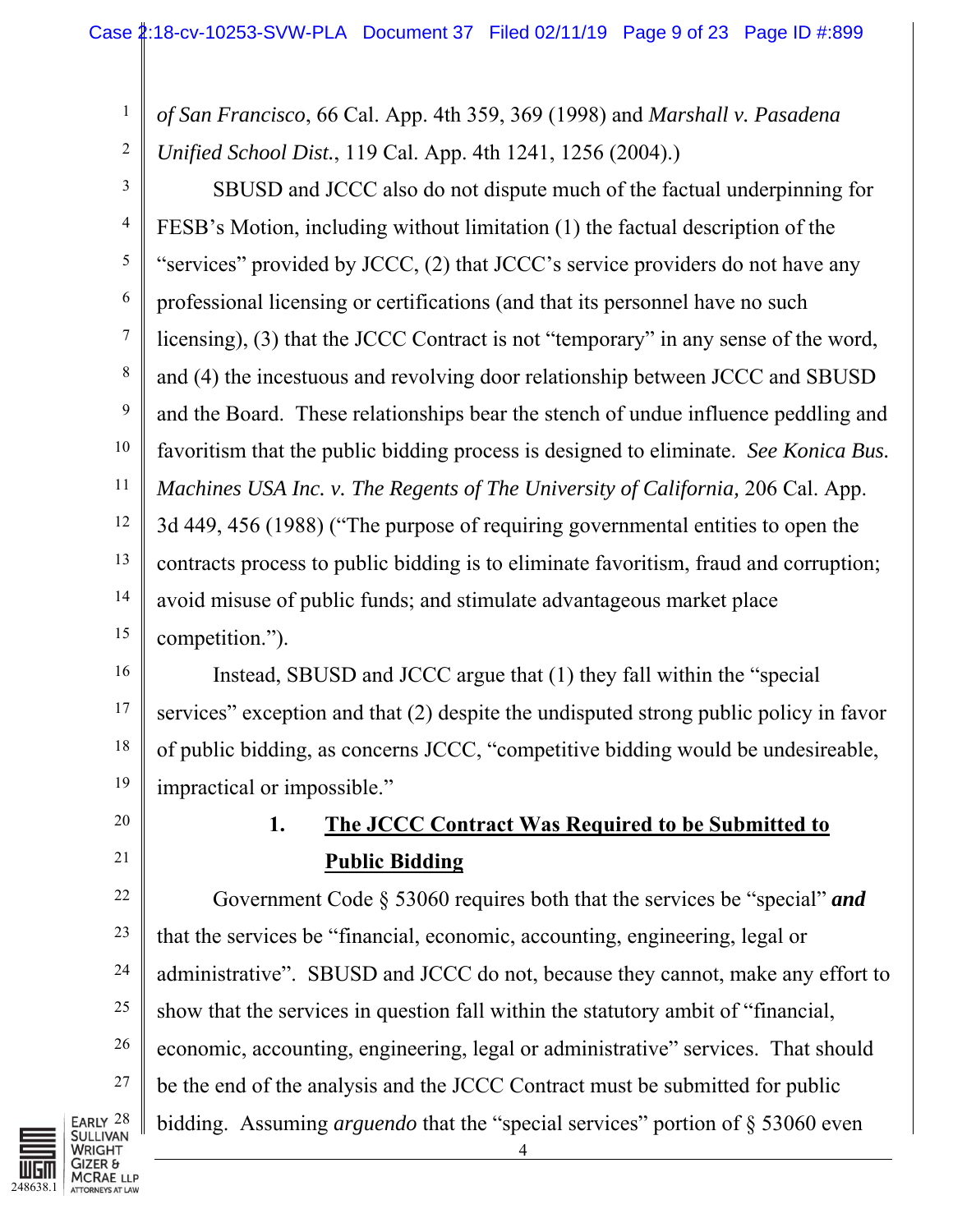needs to be addressed (and it does not), neither of the Defendants satisfy the

"special services" factors set forth in *Jaynes v. Stockton*, 193 Cal. App. 2d 47, 51-52  $(1961)^{4}$ 

# **a. JCCC's Services Are Not "Financial, Economic, Accounting, Engineering, Legal Or Administrative" Services**

JCCC provides purported "unconscious bias," "inclusivity" and "diversity" training programs. (Scott Decl. ¶¶ 7-11, Exs. C-H, L.) None of these services are "financial, economic, accounting, engineering, legal or administrative" services. Thus, SBUSD and JCCC do not satisfy the express requirements of the statute and the Court need look no further to determine whether the subject services are "special."

13 14 15 16 17 18 19 20 21 SBUSD offers no argument regarding this express statutory language. JCCC acknowledges the language, but tepidly argues, without any legal authority, that the Court should deviate from the plain words of the statute, and that "[t]he question is not whether the services fall under the enumerated list of 'financial, economic, accounting, engineering, legal or administrative' services […], but rather the key inquiry is whether the services are 'special.'" (JCCC Opp. p. 11:6-9.) JCCC's argument is contrary to the plain language of § 53060, and in particular ignores the word "*and*" which appears between the words "special services" and "financial, economic" etc.

22 23 Accordingly, because Government Code § 53060 does not apply, the Court need not address whether the subject services "are special" to determine that the JCCC Contract should have been let for public bidding.

25

///

 $\overline{a}$ 

26

24

1

2

3

4

5

6

7

8

9

10

11

12

27



4 Neither SBUSD or JCCC even acknowledge that *Jayne v. Stockton* sets forth the pertinent factors in the "special services" analysis.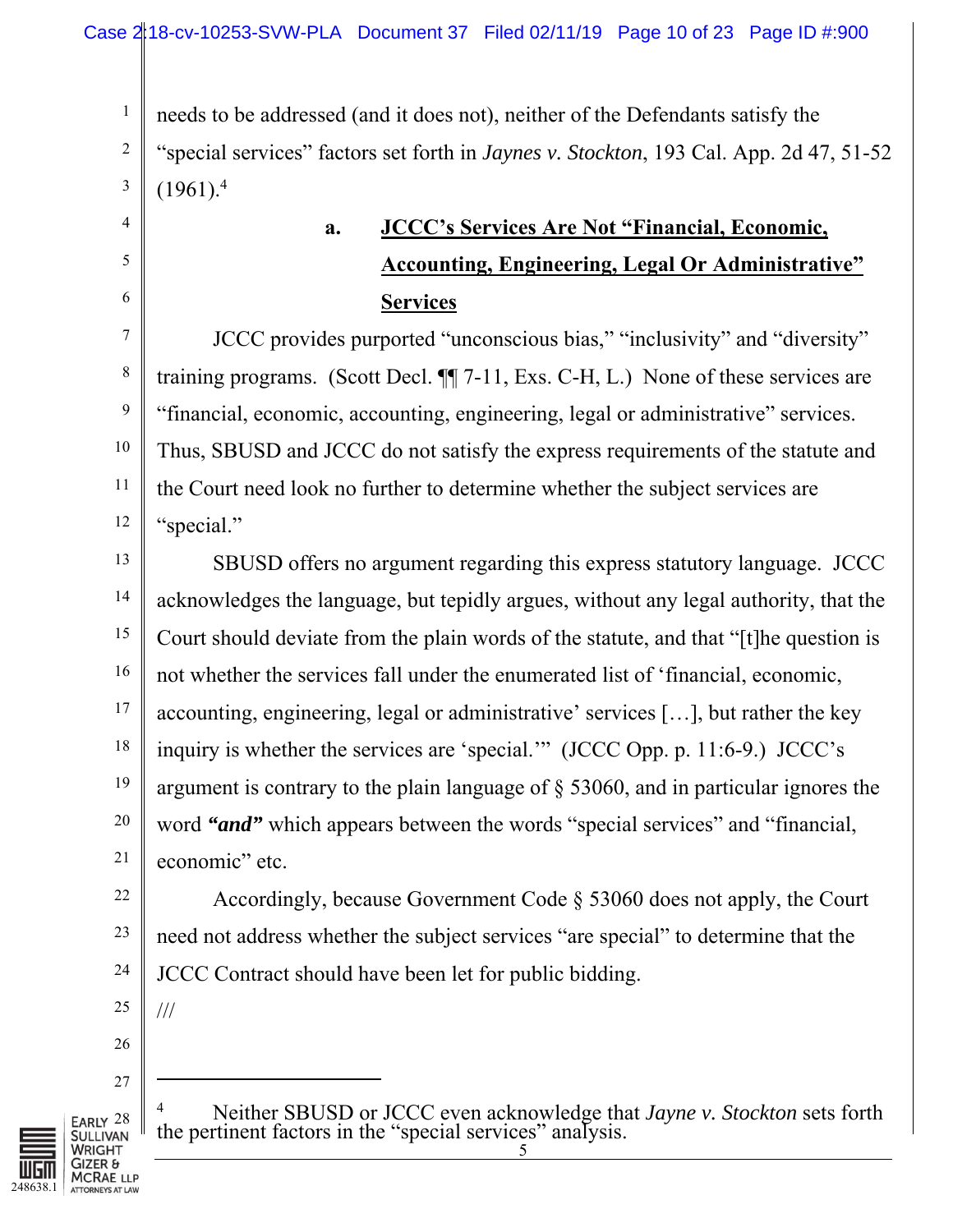# 3

4

5

6

7

8

9

10

11

12

1

2

# **b. Government Code § 53060 Does Not Apply For the Separate and Independent Reason that JCCC's Services Are Not "Special"**

JCCC's services are not "special" as also required by Government Code § 53060. The test for whether services are "special" under Government Code  $\S$ 53060 is set forth in *Jaynes v. Stockton*, 193 Cal. App. 2d 47 (1961). The analysis "is the result of a composite consideration of various factors [including] those which relate to the nature of the services required to the subject matter thereof, to the qualifications of the person capable of furnishing them, to their availability from public sources and to the temporary basis of the employment through which they are obtained." *Id.* at 51-52. Both SBUSD and JCCC ignore the test set out in *Jayne* and fail to address all of these factors.

13 14 15 16 17 18 19 20 21 22 23 24 First, the nature of the services provided by JCCC are not "special," which *Jaynes*, *supra*, defines as "unique, unusual [] out of the ordinary [and] 'extraordinary' …" *Jaynes*, *supra* 194 Cal. App. 2d at 51 (internal citations omitted). FESB demonstrated that scores of other vendors provide the same or similar training that JCCC provides.<sup>5</sup> (Dkt. No. 9 [Scott Decl.,  $\P$  19]). JCCC even admits that similar programs are run by other providers at Oregon State University, USC, UCLA and Scripps College. (Schwartz Decl., ¶ 12.) SBUSD and JCCC argue that the other "unconscious bias" programs identified by FESB are different from JCCC's programming in subtle ways. However, the differences and pros and cons of each available program are what should be considered by the Board as part of the public bidding process. Here, no other providers were ever even given a chance to present their programs, the services they provide, and the cost of such

26

 $\overline{a}$ 

27

<sup>&</sup>lt;sup>5</sup> Indeed, a huge industry of "unconscious bias and diversity training" grew from the issuance in 2011 of the Obama Administration's Executive Order 13583 (which among other things, addressed the requirement of such training for the federal workforce).

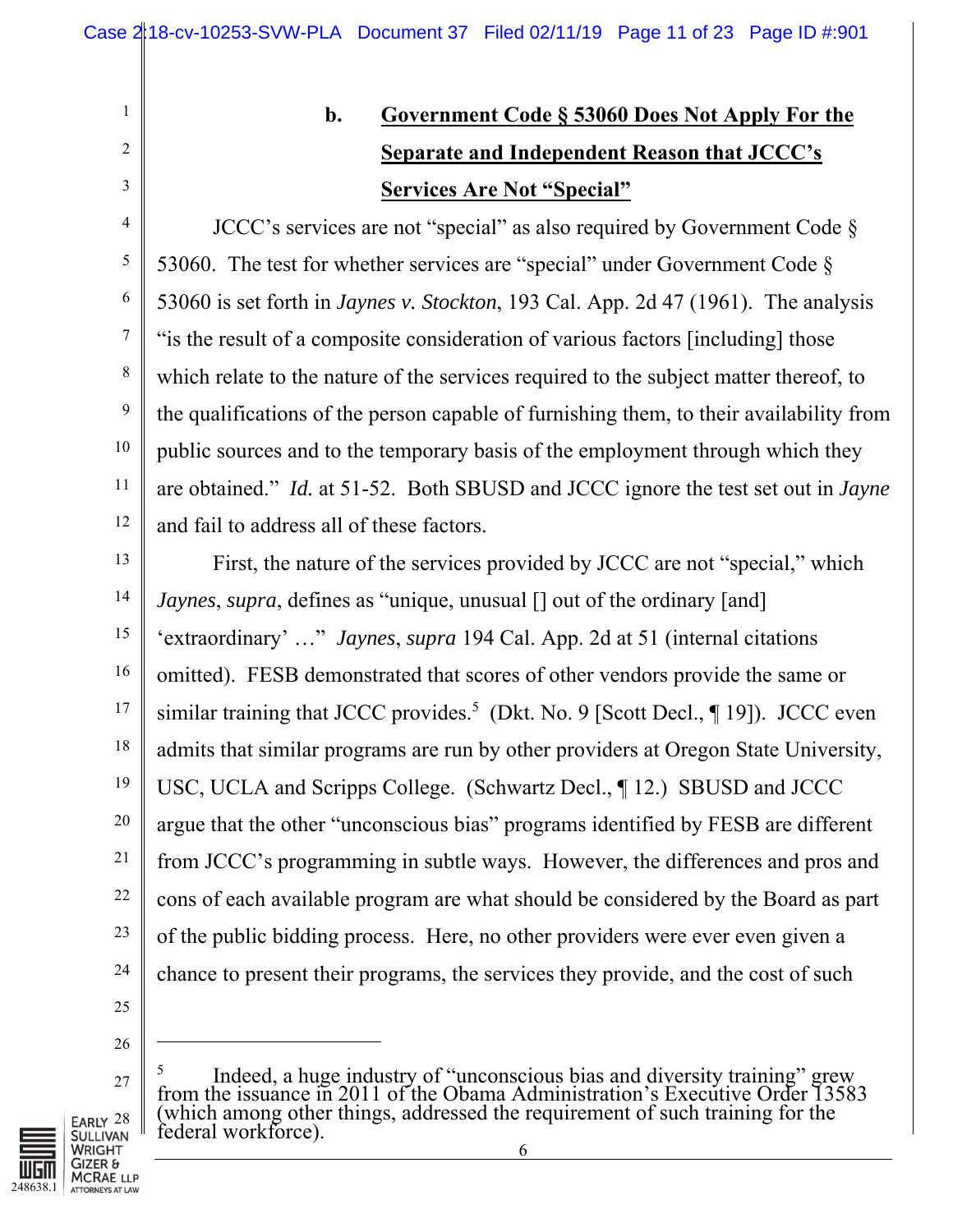training.<sup>6</sup> The JCCC Contract was instead simply handed to JCCC on a silver platter, likely due in large part to the numerous conflicts of interest existing between the Defendants -- conflicts which neither Defendant refutes in their briefing.

4 5 6 7 8 9 10 11 12 13 Second, the nature of JCCC's services do not require any special licensing, certification or qualification. This is undisputed by both SBUSD and JCCC. Instead, SBUSD and JCCC argue that many of JCCC's instructors have bachelor's degrees. However, most of these bachelors degrees are in fields completely unrelated to the "services" provided by JCCC (Scott Decl., Ex. H (JCCC "About Us" website [e.g. degrees in business administration, "traditional healing and medicine," "political management," etc.]).) If anything, the evidence submitted by JCCC regarding the educational backgrounds of its staff simply highlights that there are apparently no specific qualifications at all required to teach JCCC's brand of indoctrination.

14 15 16 17 18 19 20 21 Third, JCCC's services *are not* temporary. FESB explained in its Motion that one of the key factors in the "special services" test set forth in *Jaynes*, is whether the services are "temporary," and that JCCC's services are anything but. (Motion, p. 22.) JCCC has been continuously employed by SBUSD since 2005. (Schwartz Decl., ¶ 5.) This is more than enough time for SBUSD to train its own staff to provide diversity training, without paying out nearly \$300,000 per year to JCCC. SBUSD and JCCC do not even address this necessary factor in their Opposition briefing.

Consequently, SBUSD and JCCC do not and cannot demonstrate that JCCC's services are "special." Thus, for this separate and independent reason alone, ///

25

 $\overline{a}$ 

22

23

24

1

2

3

26

27

<sup>6</sup> Neither SBUSD or JCCC make any effort to address the numerous out of state cases cited by FESB in the Motion wherein services were held to be not special" under similar public bidding statutes. (See Motion, p. 21:7-13.)

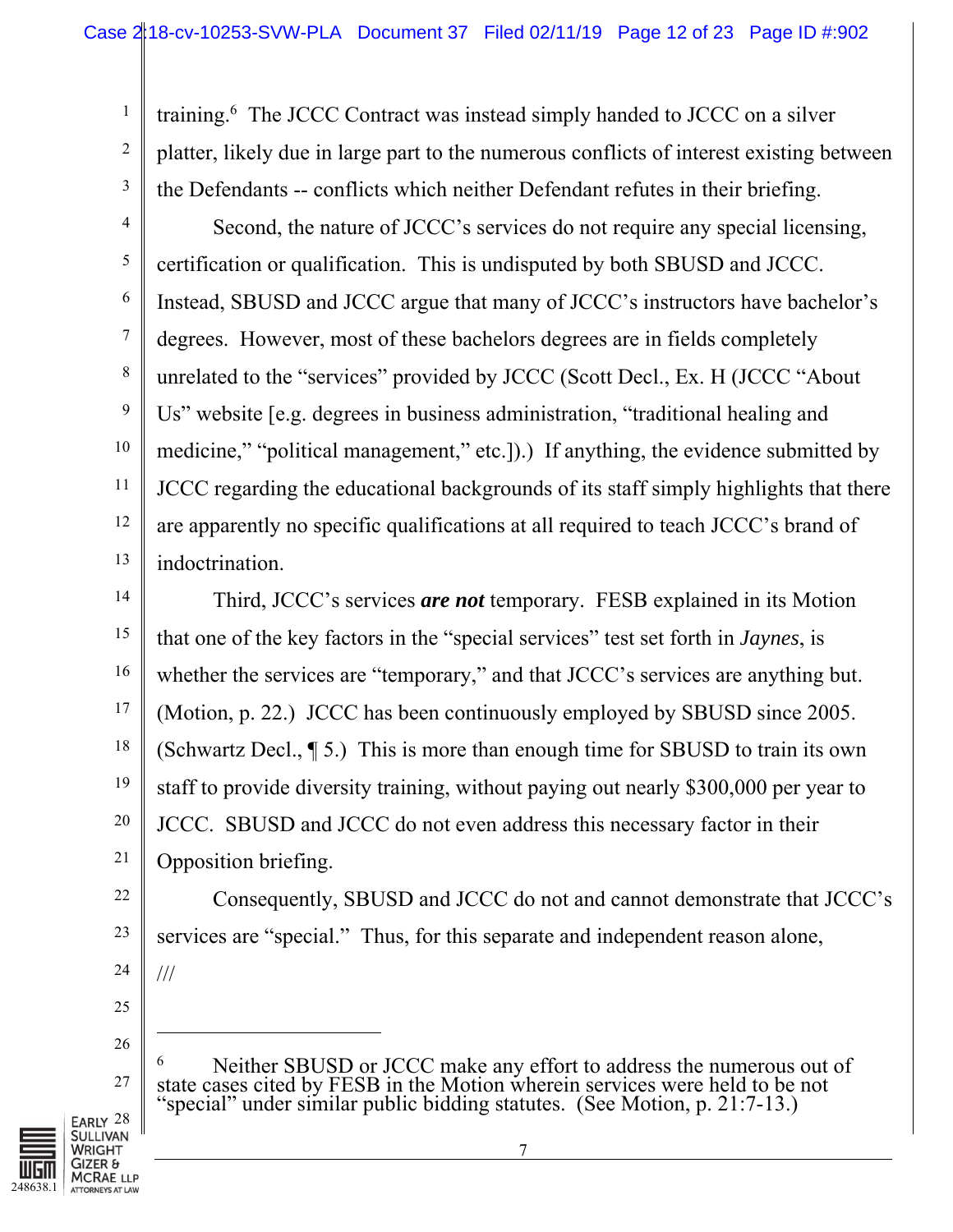1 2 Government Code § 53060's exception to the public bidding requirement is not applicable.

| 3                | 2.<br><b>Public Bidding For The JCCC Contract Is Not</b>                              |
|------------------|---------------------------------------------------------------------------------------|
| 4                | "Undesirable, Impractical And Impossible" And Instead Is                              |
| 5                | <b>Designed To Prevent The Rampant Favoritism And Undue</b>                           |
| 6                | <b>Influence Occuring Here</b>                                                        |
| $\tau$           | In another effort to avoid $\S$ 53060's express requirements, SBUSD and JCCC          |
| $\,8\,$          | argue that public bidding for the JCCC Contract would be "undesirable, impractical    |
| $\boldsymbol{9}$ | and impossible," claiming that there are no other providers in Santa Barbara that     |
| 10               | can perform JCCC's services. (SBUSD Opp. 11:6-18.) Not so.                            |
| 11               | FESB identified examples of other local providers in its Motion. (Motion, p.          |
| 12               | 20.) In this Reply, FESB adds another example to that list -- the local Santa         |
| 13               | Barbara Anti-Defamation League chapter -- which offers diversity and inclusivity      |
| 14               | training programs similar to those currently being run by the San Diego Anti-         |
| 15               | Defamation League in the San Diego Unified School District. (Scott Reply Decl., ¶     |
| 16               | 2, Ex. A.)                                                                            |
| 17               | Nor is public bidding the inefficient bureaucratic nightmare conjured by              |
| $18\,$           | JCCC and SBSUD. To the contrary, public bidding is designed to <i>increase</i> the    |
| 19               | efficiency and lower the costs of procuring goods and services, which is reflected in |
| 20               | the ease of which both posting and submitting bids can be achieved. For instance,     |
| 21               | the California Bid Network, californiabids.com, provides a portal through which       |
| 22               | contracts can be bid upon. The system is not complicated: as can be seen in           |
| 23               | accompanying sample bid, the bidding system is used by school districts such as       |
| 24               | the Antioch Unified School District. (Scott Reply Decl., 13, Ex. B.)                  |
| 25               | In short, the statutory requirement for public bidding is not undersireable,          |
| 26               | impractical or impossible (and even if it were, the statutory public bidding          |
| 27               | requirement cannot be circumvented regardless).                                       |

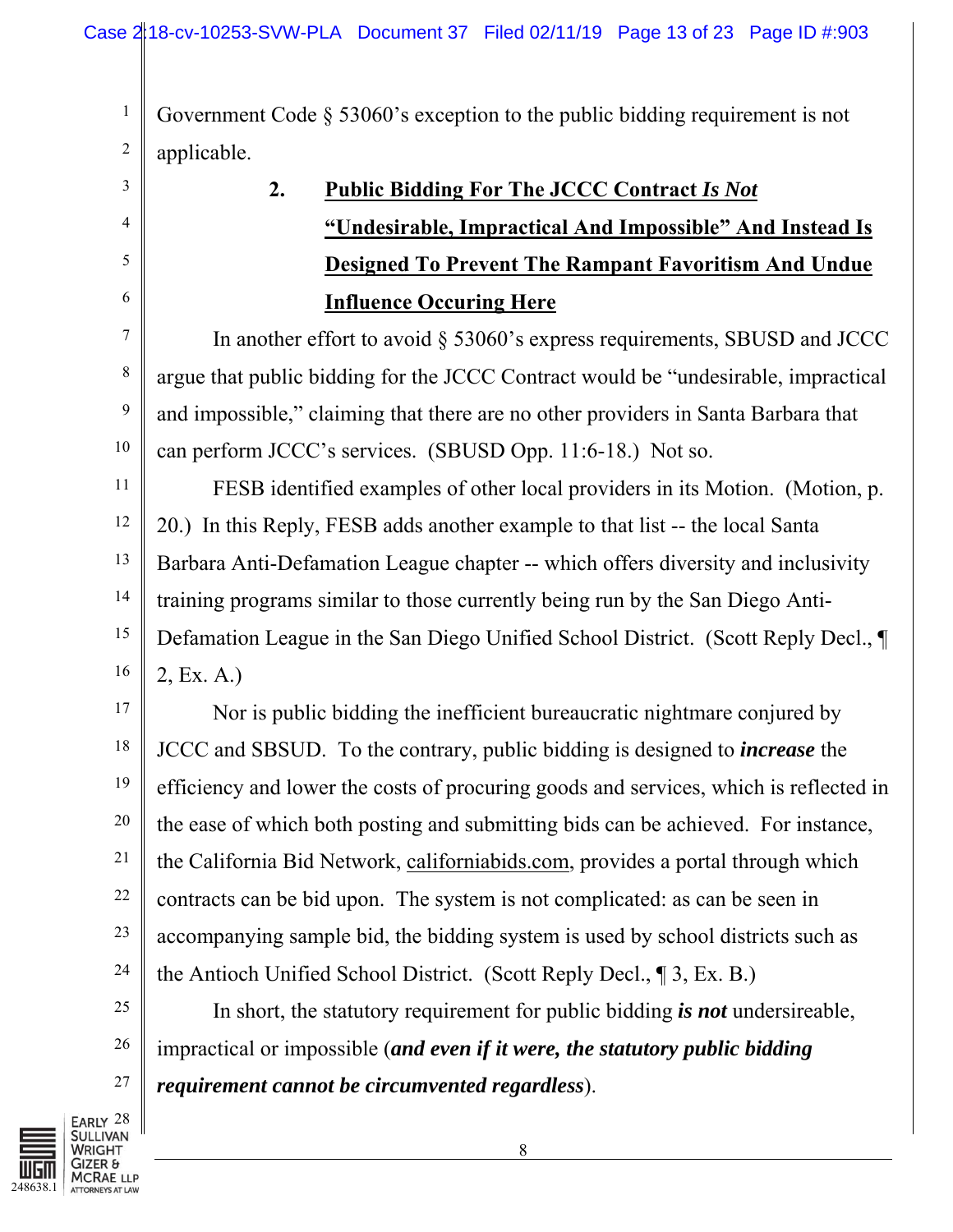2 3

4

5

6

1

## **3. The Authorities Relied Upon By SBUSD and JCCC Concerning Public Bidding Requirements Are Inapposite**

FESB's Motion has already addressed most of the authorities cited by SBUSD's and JCCC's Opposition briefing as concerns the public bidding requirements for the JCCC Contract. However, SBUSD and JCCC cite several additional authorities in support of their arguments that FESB addresses herein.

7 8 9 10 11 12 13 14 15 16 17 18 19 20 21 22 23 First, SBUSD and JCCC cite to *Weinstein v. Cty. Of Los Angeles*, 237 Cal. App. 4th 944, 967 (2015) for the proposition that California courts purportedly do not apply Government Code § 20111 where competitive bidding "would not produce an advantage." However, *Weinstein* stands for no such thing. Indeed, *Weinstein* did not even involve Public Contracts Code § 20111, but instead addresses provisions in the Los Angeles County Code applying to the County's methodology in contracting with private businesses. *Weinstein*, *supra*, 237 Cal. App. 4th at 949-950. Of note, the Los Angeles County Code public bidding requirements at issue in *Weinstein* contained express exceptions where public bidding was not feasible or would not produce a benefit. *Id.* at 950. These exceptions expressly written into the Los Angeles County Code and relied upon by the Court in *Weinstein* are *not* present in Government Code § 20111. *Weinstein* is not applicable here and does not stand for the proposition for which SBUSD and JCCC cite it.<sup>7</sup> And even if such exceptions applied to the statutes in question in the present action (and they do not), there can be no credible dispute that public bidding for the JCCC Contract is both feasible and more than likely to produce a benefit. Second, SBUSD and JCCC cite to *Cal. Sch. Emps. Ass'n v. Sunnyvale* 

- 24 *Elementary Sch. Dist.*, 36 Cal. App. 3d 46, 62 (1973), for the proposition that
- 26

25

 $\overline{a}$ 



<sup>7</sup> SBUSD's citation to *Graydon v. Pasadena Redevelopment Agency*, 104 Cal. App. 3d 631 (1980) is likewise unavailing as it does not involve Public Contracts Code § 20111, but rather California Health & Safety Code § 33422.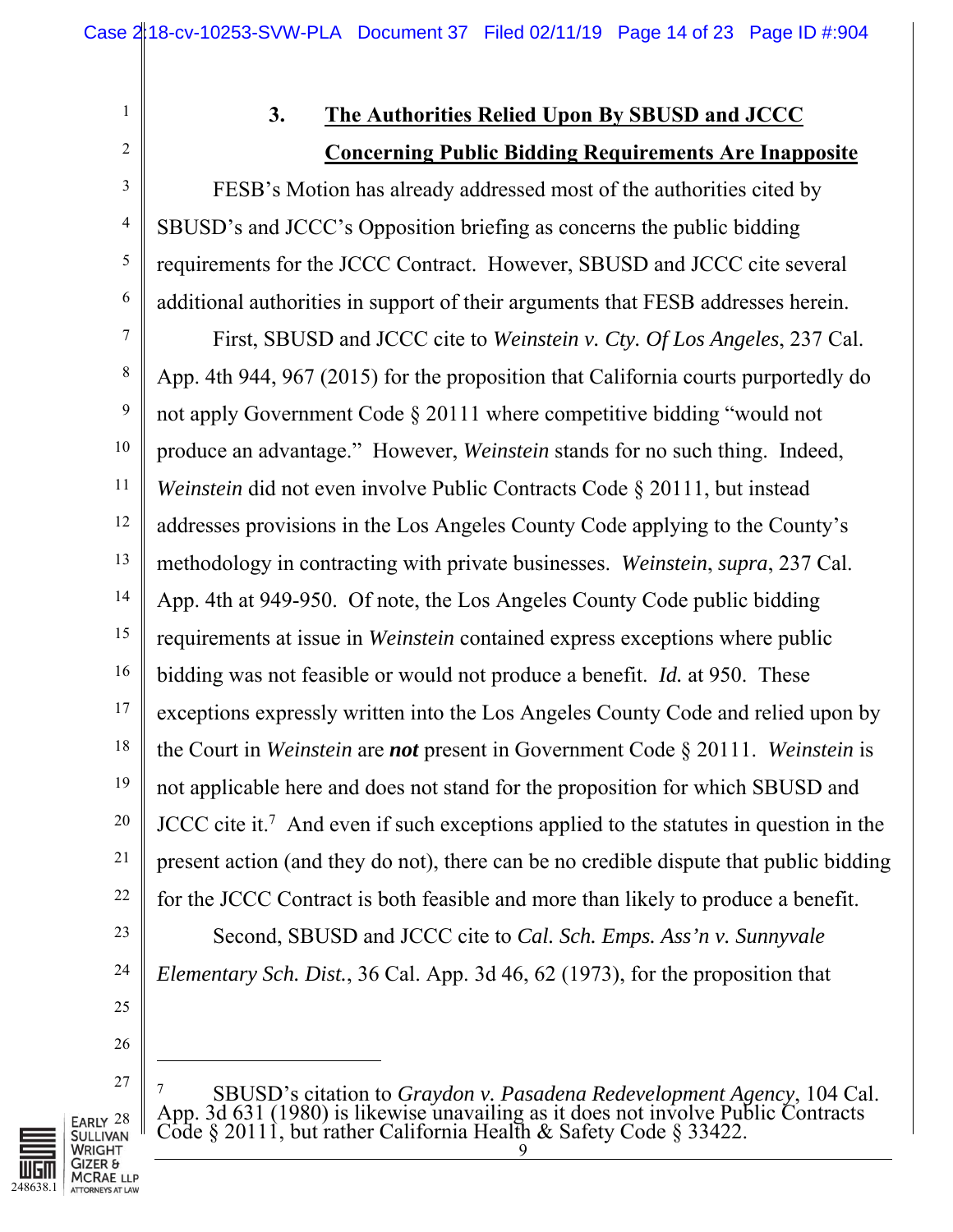"research and development services" constitute special services under Government Code § 53060. This case supports FESB and undermines Defendants' arguments.

3 4 5 6 7 8 9 10 11 12 13 14 In *Sunnyvale*, certain school districts contracted with School Research and Service Corporation ("SRS") to obtain access to research and analysis conducted by SRS on school administration specific topics such as "the organization and staffing of business services, assessment of electronic data processing services," "custodial operations" and "high school administration." *Id.* at 55. A challenge was made to the contract with SRS under Government Code § 53060. The Court ultimately found that the contract with SRS was for "special services," and thus was within the districts' contracting authority. However, in finding that the Government Code § 53060 exception applied, before determining whether the services were "special" the Court *first found* that the services were in the area of "finance, economics, accounting, engineering and administration" $-$  i.e. the only subject areas to which Government Code § 53060 applies. *Id.* at 53, 60-61.

15 16 17 18 19 20 21 22 Thus, the case supports FESB's positions (as addressed in the Motion at pp. 18 and above at p. 5), and directly undercuts SBUSD and JCCC's argument that this Court can completely bypass and ignore Government Code § 53060's requirement that the services be within the areas of "financial, economic, accounting, engineering, legal or administrative matters…" As explained above, SBUSD and JCCC do not even try to argue that JCCC's services fall within these express categories. Consequently, Defendants do not satisfy Government Code § 53060 and *Sunnyvale* is unavailing.

Finally, SBUSD's citation to 93 Cal. Op. Att'y Gen. 63 (2010) is completely inapposite as this document is (1) not binding authority on this Court and (2) regardless, has nothing to do with and makes no mention of public bidding requirements under Public Contracts Code § 20111 or any other statute.

27

23

24

25

26

1

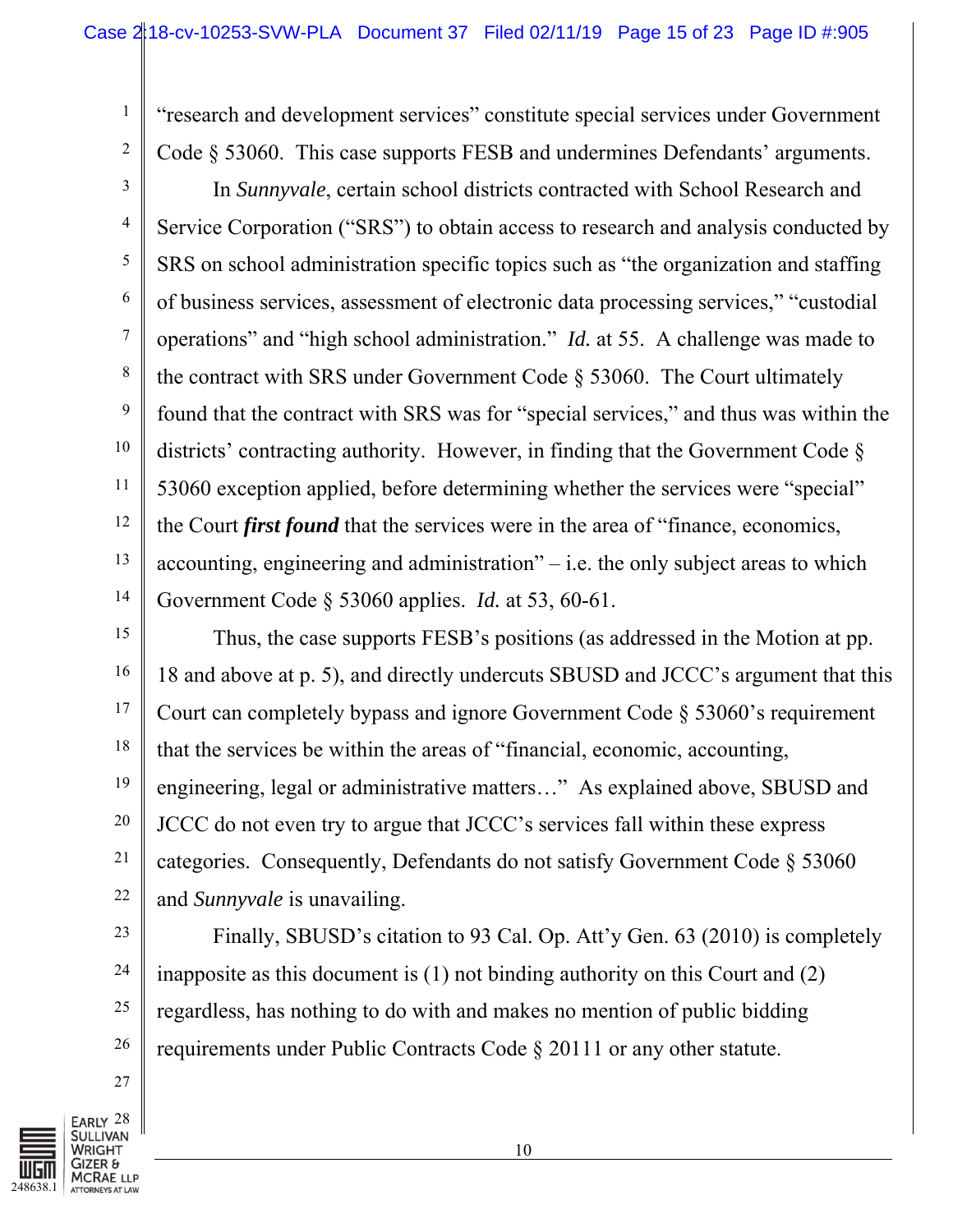In sum, plaintiff Fair Education Santa Barbara is likely to prevail on the merits of its Sixth Claim for Relief (for Violation of Public Contracts Code § 20111). The JCCC contract is void and unenforceable.

# **B. FESB Will Suffer Irreparable Harm In The Absence Of The Requested Relief**

In its Motion, FESB demonstrated that it will suffer irreparable harm if the JCCC Contract is not enjoined. FESB showed that irreparable injury is presumed by failure to let a contract for public bidding (especially where as here additional funds will have to be expended under a void and illegal contract). (Motion, pp. 25- 26 (citing, among others, *Kajima v. Los Angeles County Metropolitan Transp. Auth.*, 23 Cal. 4th 305, 316-317 (2000) ("[C]ompetitive bidding statutes are 'enacted for the benefit of property holders *and taxpayers*, and not for the benefit or enrichment of bidders….") (Emphasis added.))

14 15 16 17 18 19 In response, SBUSD and JCCC argue that FESB has not suffered any harm (irreparable or otherwise), because it does not claim that it, itself, lost out on the opportunity to bid for the JCCC Contract. They also argue that the authorities cited by FESB are inapposite because certain of them involve injunctions sought by other bidders for public contracts – not by taxpayers.<sup>8</sup> This argument is misplaced and is a distinction without a difference.

20 21 22 23 24 California's public bidding statutes are in place to protect among others, *taxpayers* and prevent improper use of public funds. *Kajima, supra.* The irreparable injury present in the authorities cited by FESB was the lost opportunity to have a fair competitive bidding process, which is an injury suffered by not only other potential bidders, but also the taxpayers who would benefit from such a

25

l

1

2

3

4

5

6

7

8

9

10

11

12

13

26

27



8 The authorities cited by FESB are *BINL, Inc. v. U.S.*, 106 Fed. Cl. 26, 49 (Fed. Cir. 2012); *Palantir USG, Inc. v. United States*, 129 Fed. Cl. 218, 291 (Fed. Cir. 2016); and *HP Enterprise Services, LLC v. United States*, 104 Fed. Cl. 230, 245 (Fed. Cir. 2012).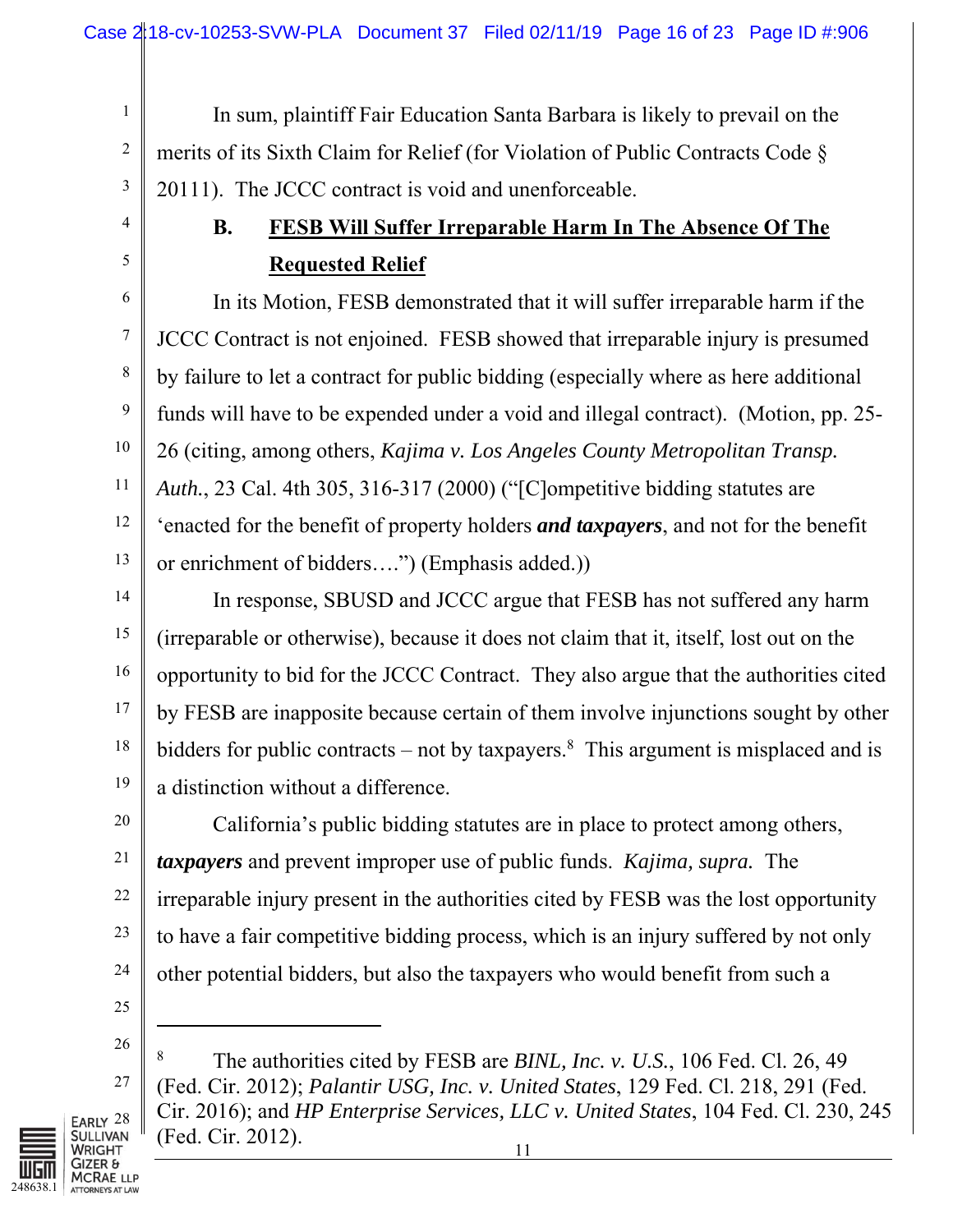2 3 4 5 competitive bidding process. Here, due to the lack of competitive public bidding, taxpayers such as FESB's members are being forced to support a void and illegal contract that was brought about through undisclosed and gravely concerning conflicts of interest. Accordingly, SBUSD's and JCCC's efforts to distinguish these authorities fall flat. *See also Wirin v. Horrall*, 85 Cal.App.2d 497, 504 (Cal. Ct. App. 1948) (In actions where taxpayer funds are being unlawfully expended, a plaintiff as a taxpayer has a right to have such illegal acts enjoined).

8 9 10 11 12 13 14 Further, "where a defendant has violated a civil rights statute, [courts] will presume that the plaintiff has suffered irreparable injury from the fact of the defendant's violation." *Silver Sage Partners, Ltd. v. City of Desert Hot Springs*, 251 F.3d 814, 827 (9th Cir. 2001). Here, FESB has shown SBUSD's and JCCC's discriminatory actions and agenda, as such are evident on the face of the teaching materials appended to Plaintiff's Complaint. Thus, irreparable injury from illegal discrimination also exists here.

15

1

6

7

### **C. The Balance Of Hardships Tips Strongly In FESB's Favor**

16 17 18 19 20 21 22 23 24 25 26 In its Motion, FESB demonstrated that the balance of hardships tips in its favor, showing that JCCC will suffer no injury during the injunction as it will not be providing further services or incurring costs related thereto. FESB, on the other hand, with void and illegal contracts being fulfilled and teachers and students being subjected to discriminatory indoctrination, suffers substantial hardship. (Motion, pp. 27.) JCCC and SBUSD do not claim to have expended any monetary amounts in expectation of this contract. Instead, they merely argue that "[t]hey have scheduled future educational services, their employees have prepared, and are preparing, to perform those services, and the contract amount factors into each of their budgets." (JCCC Opp. p. 13.) Rearranging schedules and re-calculating ///



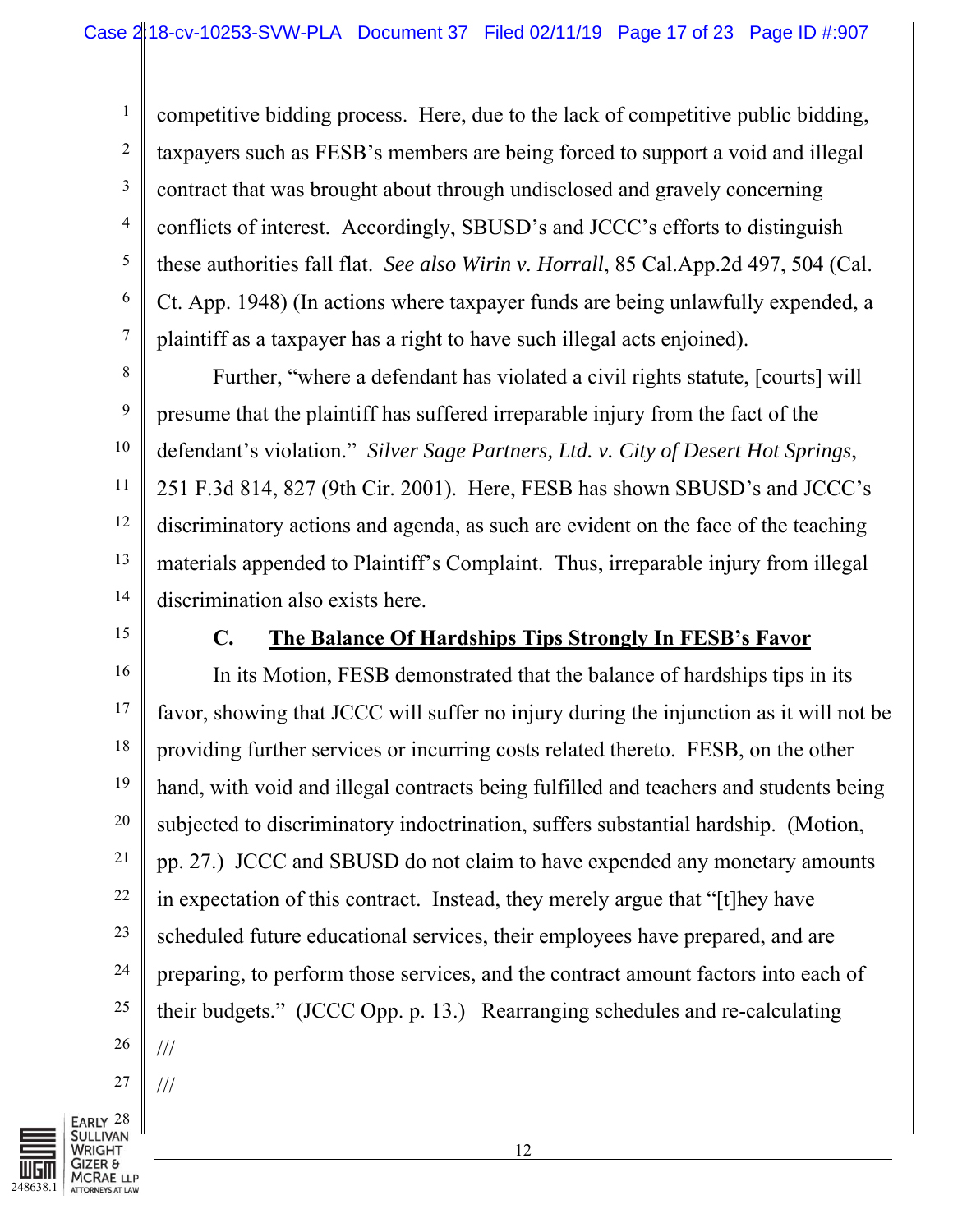1 2 budgets pales in comparison to the harm suffered by FESB if JCCC's indoctrination continues.<sup>9</sup>

3 5 To the extent that Defendants argue that monies have been spent or commitments made based on the JCCC Contract, following the filing of the present lawsuit, such was done by the Defendants at their own risk and cannot be used by Defendants as examples of their purported hardship.

7 8 In sum, the balance of hardships weighs in favor of FESB and the taxpayers of Santa Barbara.

9

4

6

## **D. Preliminary Relief Serves The Public Interest**

10 11 12 13 14 In its Motion, FESB demonstrated that the public interest would be served by the issuance of an injunction, as further dissipation of public funds under an illegal, void and deeply flawed, conflict-ridden agreement, for providing services instructing teachers and students how to discriminate against Caucasians and Christians, would be halted.

15 16 17 SBUSD and JCCC's only response is that SBUSD would be deprived of diversity and inclusion services during the interim period while this action proceeds through trial.

18

19

 $\overline{a}$ 

<sup>20</sup>  21 22 23 24 25 26 27 9 <sup>9</sup> JCCC cites to *The Lands Council v. Mcnair*, 2006 WL 5883202 (D. Idaho<br>Dec. 18, 2006), for the proposition that JCCC's undertaking of plans in anticipation<br>of the JCCC Contract requires the balance of hardships to weig However, *The Lands Council* case does not stand for this proposition. That case<br>involved an environmental challenge to approval of a timber removal contract,<br>centered on an alleged failure to adequately consider environme contract. The Court not only found that plaintiff was unlikely to succeed on the merits, but that the harm from not going forward with the contracts far outweighed any harm to plaintiff, given that timber removal and accom fire suppression and prevention of potentially massive wild fires, constitutes<br>hardship. Nothing remotely of the sort is occurring in the present lawsuit, however,<br>Moreover, even in The Lands, the fact that the contracts

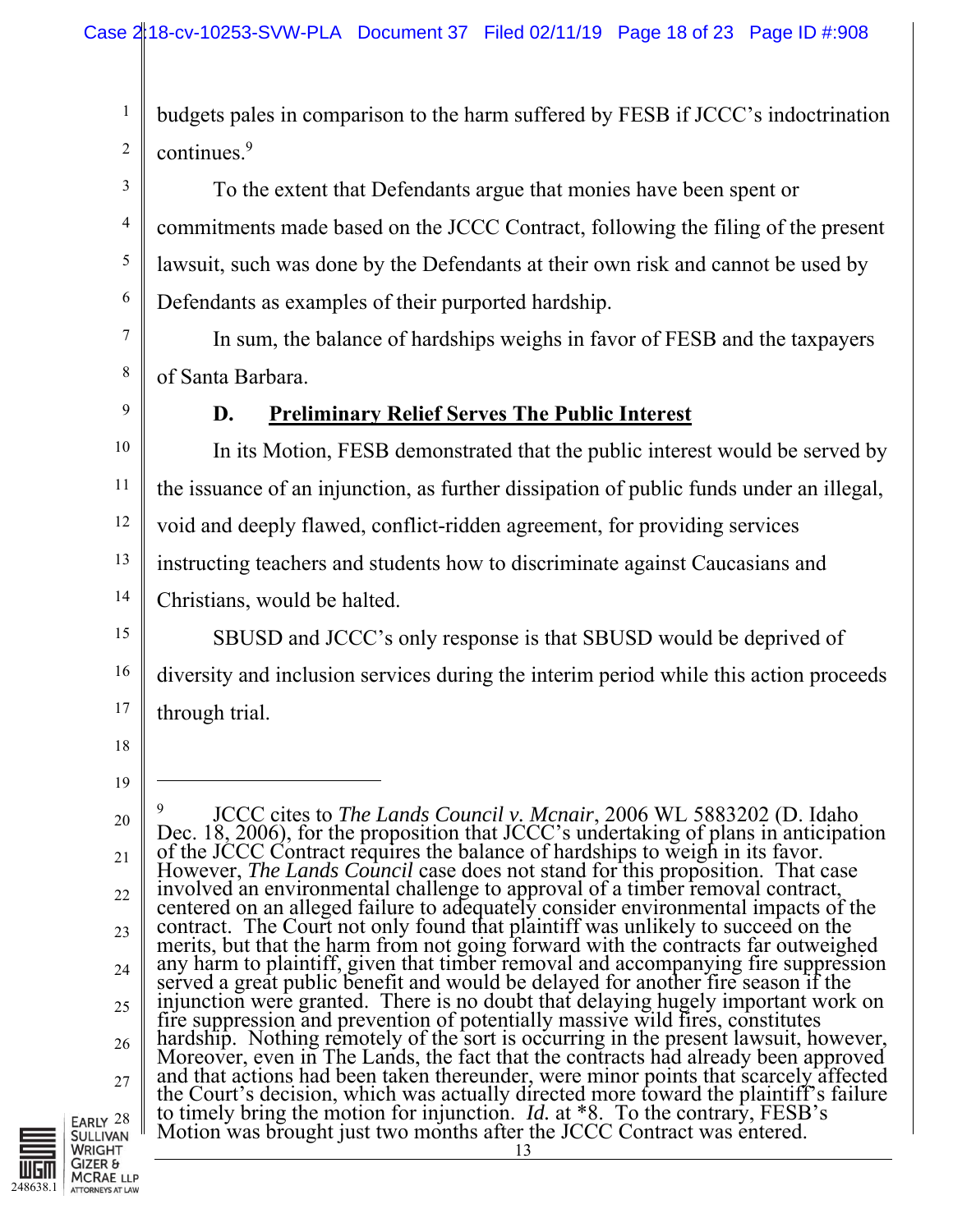First, SBUSD could, right now, concede that FESB is correct, comply with the law and let its diversity training for public bidding to get an appropriate nondiscriminatory organization to provide these services.

5 6 Second, it is also hardly a public crisis to suspend JCCC's programming to determine whether its contract is void and illegal and the services being provided discriminatory.

In the meantime, if SBUSD is really concerned about "narrowing the achievement gap," (and to-date, no *credible* proof whatsoever has been offered to show this has occurred despite years of JCCC's indoctrination programming and more than a million dollars spent), it can spend its LCAP funds on nondiscriminatory arts training, which will benefit the students tremendously.<sup>10</sup> Thus, this factor also weighs in favor of FESB.

## 12 13

1

2

3

4

7

8

9

10

11

14

15

16

17

18

# **E. The Court Has Supplemental Jurisdiction Over FESB's Count VI For Breach Of Public Contract Code § 20111**

 FESB has fully briefed its positions on Supplemental Jursidiction in its Opposition to JCCC's Motion to Dismiss. (Dkt. No.36.) However, since JCCC also makes a jurisdictional argument in its Opposition to the Motion for Preliminary Injunction, FESB provides a reply here as well.

19 20 22 JCCC argues that the Court does not have subject matter jurisdiction over FESB's California Public Contract Code § 20111 claim, for two reasons. First, JCCC argues that no supplemental jurisdiction exists over this claim because FESB has not specifically cited to 28 U.S.C. § 1367 in its Complaint. Second, JCCC

23

21

24

 $\overline{a}$ 

25 26 27 <sup>10</sup> As explained for example, in "A Parent's Guide to School Funding – Learning the Fundamentals About LCFF and LCAP", arts education boosts literacy, math skills, and ELA for English Language Learners, who are more likely to pursue a college degree if they attend an arts-enriched high school. Arts education is also linked to improved state test scores among low income students. https://www.familiesinschools.org/wp-content/uploads/2016/05/Parents-Guide-to-School-Funding-LCFF.pdf.

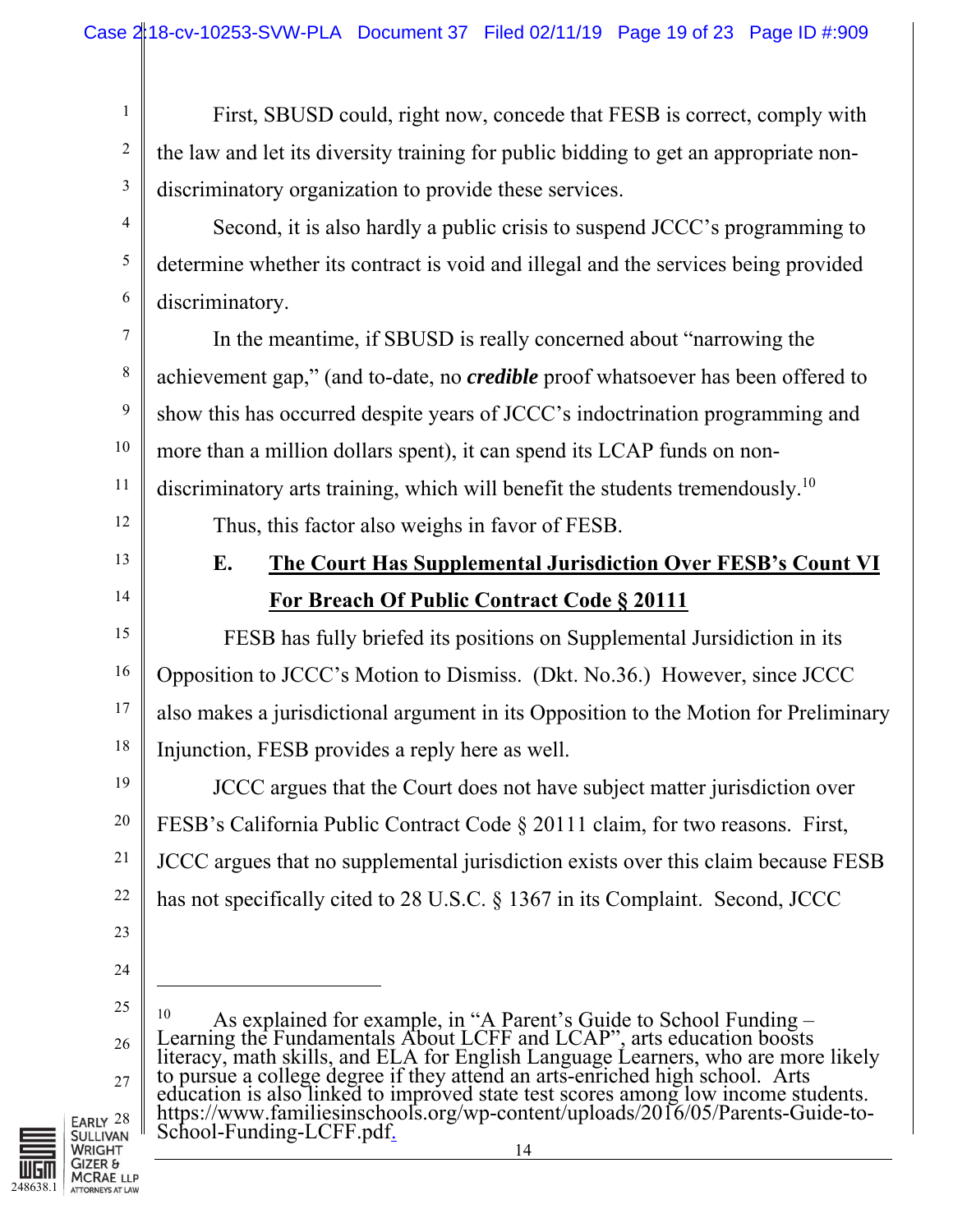argues that no supplemental jurisdiction exists because this claim is not part of the same case or controversy as the remaining claims. These arguments fail.

First, the existence of supplemental jurisdiction does not hinge on the talismanic recitation of certain code sections, but rather on the actual facts as pled in the Complaint. *See Andrus v. Charlestone Stone Prod. Co. Inc.,* 436 U.S. 604, 608 n. 6 (1978) ("Nor does it matter that the complaint does not in so many words assert § 1331(a) as a basis of jurisdiction, since the facts alleged in it are sufficient to establish such jurisdiction and the complaint appeared jurisdictionally correct when filed."); *see also Radici v. Associated Ins. Companies*, 217 F.3d 737, 740 (9th Cir. 2000) (same). The fact that the Complaint does not specifically reference 28 U.S.C. § 1367 as a basis for this Court's jurisdiction over Count VI is of no moment.

12 13 14 15 16 17 18 19 20 21 22 23 24 25 26 27 Second, JCCC's argument that Count VI does not arise under the same "case or controversy" as the remaining claims for purposes of supplemental jurisdiction is not correct. Supplemental jurisdiction is conferred by 28 U.S.C. § 1367(a), which provides "…in any civil action of which the district courts have original jurisdiction, the district courts *shall have* supplemental jurisdiction over all other claims that are so related to claims in the action within such original jurisdiction that they form part of the same case or controversy under Article III of the United States Constitution." 28 U.S.C.  $\S$  1367(a) (emphasis added.) "A state law claim is part of the same case or controversy when it shares a 'common nucleus of operative fact' with the federal claims and the state and federal claims would normally be tried together." *Bahrampour v. Lampert*, 356 F.3d 969, 978 (9th Cir. 2004). In deciding whether to exercise supplemental jurisdiction, "the ultimate inquiry for the courts [is] whether the assertion of pendent jurisdiction 'best accommodate[s] the values of economy[,] convenience, fairness and comity." *Executive Software N. Am., Inc. v. U.S. Dist. Court for the N. Dist. Of Cal.*, 24 F.3d 1545, 1555-56 (9th Cir. 1994).



1

2

3

4

5

6

7

8

9

10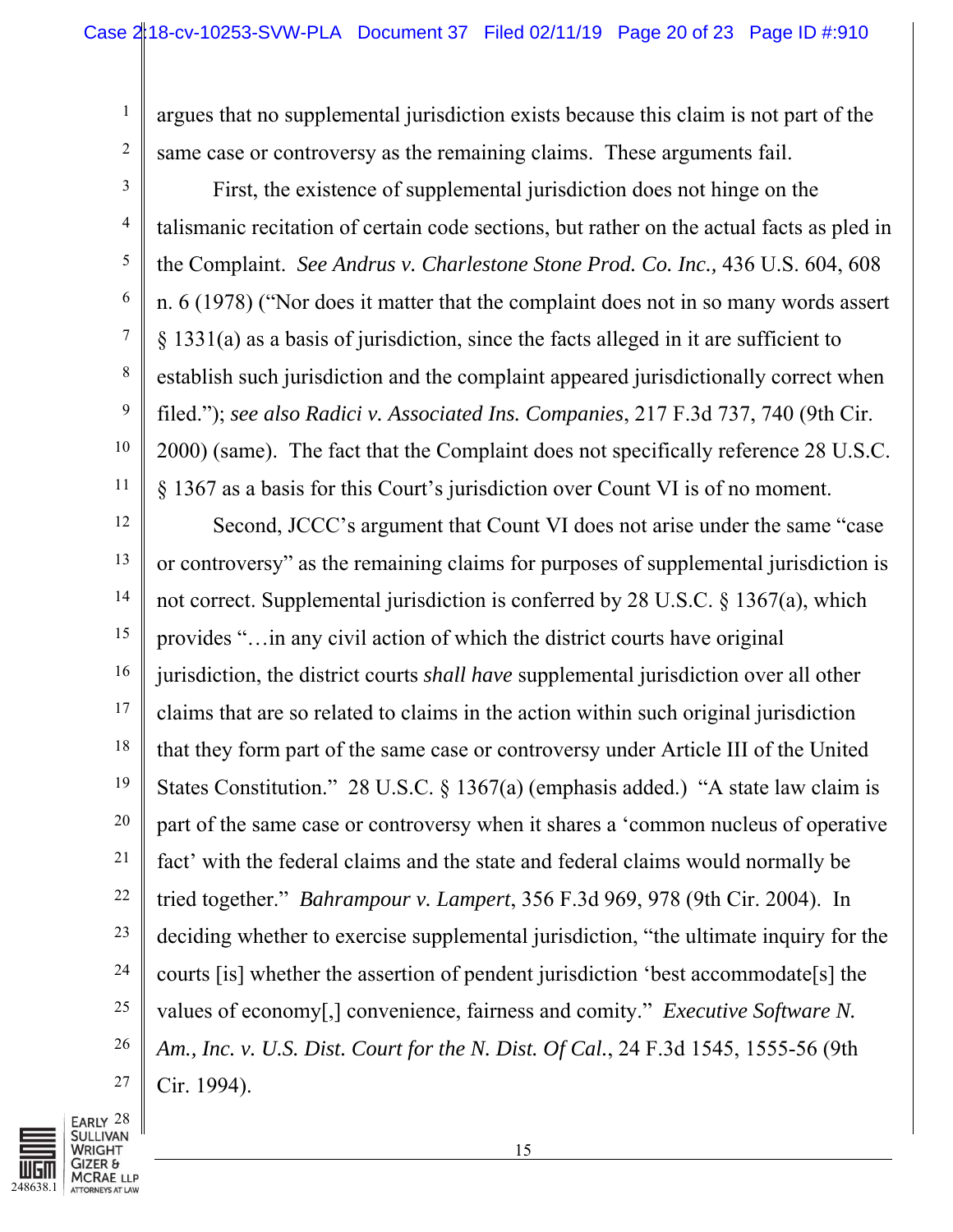1 2 3 4 5 6 7 8 9 10 11 12 13 FESB's Sixth Claim for Relief for Violation of Public Contracts Code § 20111 alleges that SBUSD improperly failed to let its diversity training program for public bidding *to allow for contracting with a non-discriminatory provider* and, instead, executed the JCCC Contract despite being made expressly aware of the discriminatory nature and content of JCCC's teaching and materials and the numerous conflicts of interest between JCCC and SBUSD. (Complaint ¶ 28-31, 64-72.) The facts alleged are inextricably intertwined with FESB's federal discrimination claims (Counts I and II) of which this Court has original jurisdiction. SBUSD's failure and refusal to let the JCCC Contract for public bidding in violation of Public Contracts Code § 20111, despite actual knowledge of JCCC's discriminatory actions, establishes SBUSD's deliberate indifference to such discrimination. This is a key factor in the 42 U.S.C. § 2000d (Count I) and 42 U.S.C. § 1983 (Count II) analyses.

14 15 16 17 18 19 The claims have the same common nucleus of facts in that all the claims concern: (1) the JCCC Contract; (2) the unlawful discrimination arising from the services provided pursuant to the JCCC Contract; (3) whether the JCCC Contract is void as a matter of law for failure to have been submitted for public bidding and for being the basis of teachings which illegally discriminate; and (4) the damages arising from the services provided pursuant to the JCCC Contract.

FESB alleges that the contract should have been submitted for public bidding to allow for contracting with a provider who, unlike JCCC, would provide nondiscriminatory services. (*Id.* ¶¶ 28-31, 66-72.) If for example, SBUSD were to let the contract for bidding to other providers who violate the same federal statutes, and contract with such a provider, then SBUSD's conduct in furtherance of § 20111 would bring us right back to square one in violation of the United States Constitution. Issues, arguments and evidence concerning the letting of a contract for the particular services in question – unconscious bias training and diversity training (especially given what is alleged to have occurred to date), fall squarely



20

21

22

23

24

25

26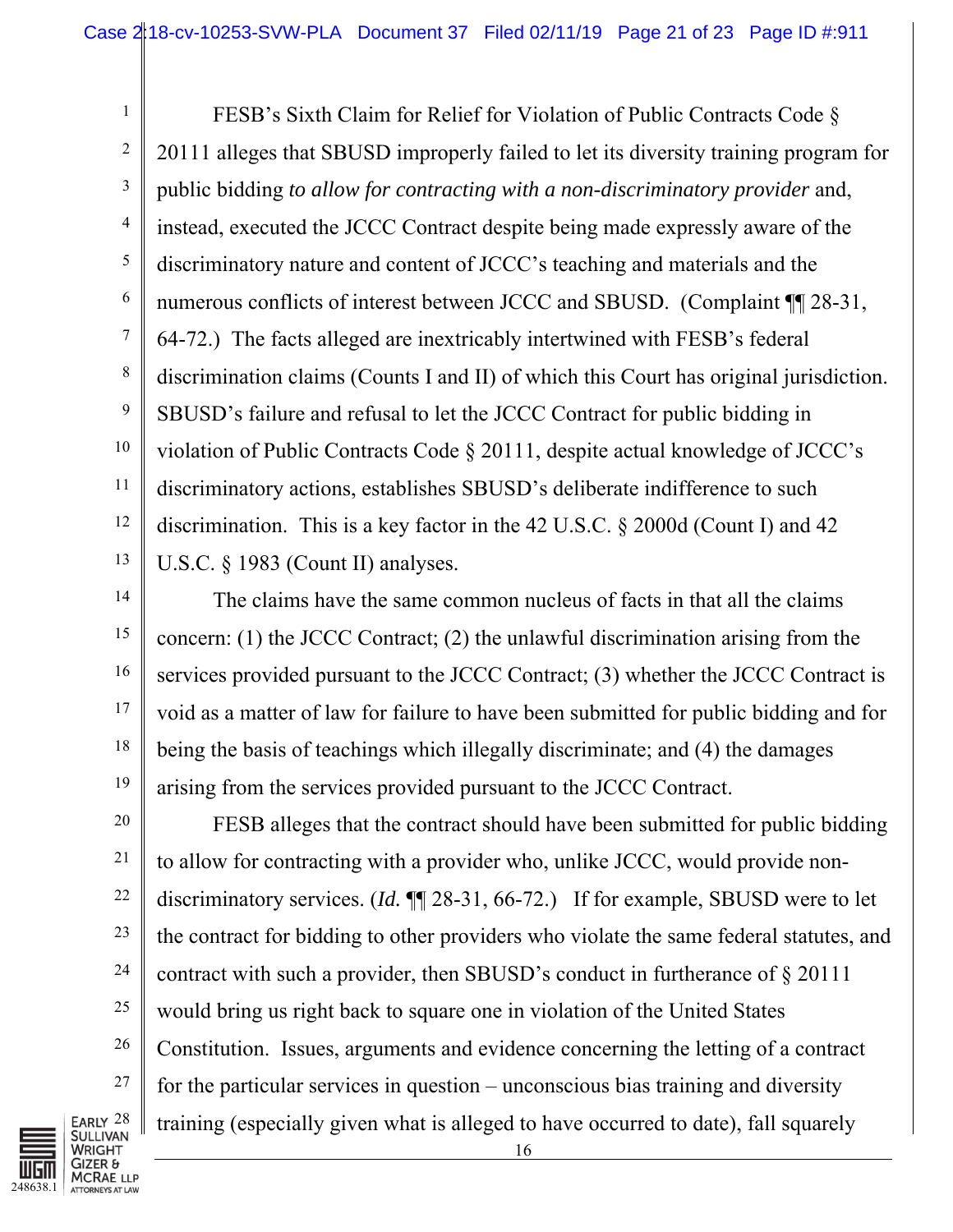2 3 4 5 6 within the analysis and arguments to be made in support of the pending federal claims. And, issues, arguments and evidence concerning the Defendants' discriminatory conduct in violation of Counts I and II, arise in part, from the manner in which Defendants' mishandled their obligations pursuant to § 20111, with SBUSD unilaterally contracting with an organization that discriminates *per se*  in violation of federal and state anti-discrimination law.

7 8 9 10 11 12 13 14 15 16 17 18 19 20 Consequently, a common nucleus of fact exists between these claims, and FESB's Count VI for Breach of Public Contracts Code § 20111 is inextricably intertwined with its federal discrimination claims (Counts I and II). *United Mine Workers of America v. Gibbs*, 383 U.S. 715, 725 (1966) ("[I]f considered without regard to their federal or state character, a plaintiff's claims are such that he would ordinarily be expected to try them all in one juridical proceeding, then, assuming substantiality of the federal issues, there is power in the federal courts to hear the whole"); *see also e.g. Woodrow v. Satake Family Tr.*, 2006 WL 2092630 (N.D. Cal. July 27, 2006) (plaintiffs filed fair housing action against defendants for discrimination and retaliation and court exercised supplemental jurisdiction over defendant's state law counterclaim for breach of lease and failure to pay rent); *Buttz v. Mohsenin*, 2016 WL 1462135 (N.D. Cal. Apr. 14, 2016) (plaintiff filed FDCPA and RFDCPA action against defendant and court exercised supplemental jurisdiction over defendant's breach of contract counterclaim).<sup>11</sup>

21

l

1

22 23 24 25 26 27 Fulda, and thus denied supplemental jurisdiction. *Id.* at \*3. 11 JCCC's citation to *Tranik Enters. Inc. v. AuthenticWatches.com, Inc.,* 2016 WL 11002491 (C.D.Cal. Oct. 28, 2016) is inapposite. In *Tranik*, the plaintiff's (Tranik) claims centered around violations of the Lanham Act and other unfair competition laws connected to watches. The defendant (Fulda) attempted to counterclaim against the plaintiff for misrepresentations based on a series of transactions in which the Fulda purchased watches from Tranik under the belief that Tranik was an authorized dealer, suffering harm. *Id.* at \*1-2. The *Tranik* court found that these two claims were entirely unrelated: Tranik's claims for unfair competition were entirely distinct from the earlier transactions between Tranik and